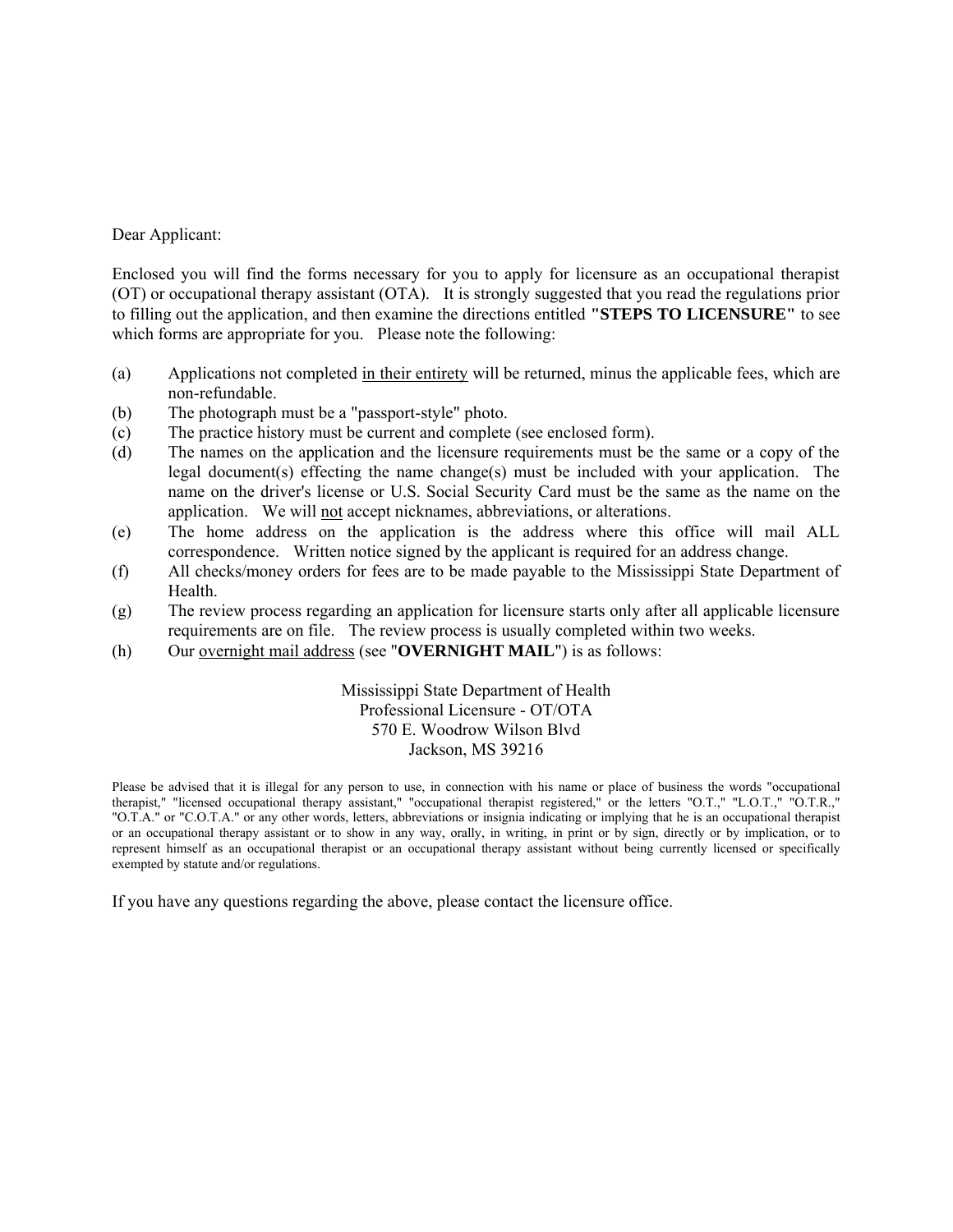# STEPS TO LICENSURE

Applicants may apply for a license in one of the following ways. Please submit the completed, applicable forms as indicated:

#### 1. Regular type license by examination

- a. Completed, notarized application;
- b. Fees (non-refundable)
	- 1) Application fee \$100.00; and
	- 2) License fee OT \$150.00; OTA \$100.00
- c. Verification of NBCOT Certification reported directly to this office from NBCOT;

d. Verification of licensure/registration (current or not current) in any state, territory, province, country, or other jurisdiction reported directly to this office from the licensure/registration authority. (form enclosed, may be copied);

e. Proof of proficiency in the English language, if applicable (see "**ENGLISH PROFICIENCY REQUIREMENTS**");

f. Copy of H1B visa, INS I-94 Form, or other legal document allowing the applicant into the country, if applicable.

#### 2. Limited Permit (per Rule 8.4.4 of the regulations)

- a. Completed, notarized application;
- b. Fees (non-refundable);
	- 1) Application \$100.00; and
	- 2) License fee OT \$150.00; COTA \$100.00

c. Verification of education and field work experience reported directly to this office from the institution. The institution must be AOTA-accredited and/or WFOT-approved (form enclosed);

d. Completed Supervision Agreement for Temporary Licensure Applicants Form(s) (form may be copied - 1 page only);

NOTE: This form must be on file and satisfactory to the Branch office before any license may be issued. Once a limited permit is issued, changes in supervision are reported by completing a new form and submitting it to this office prior to the effective date of supervision;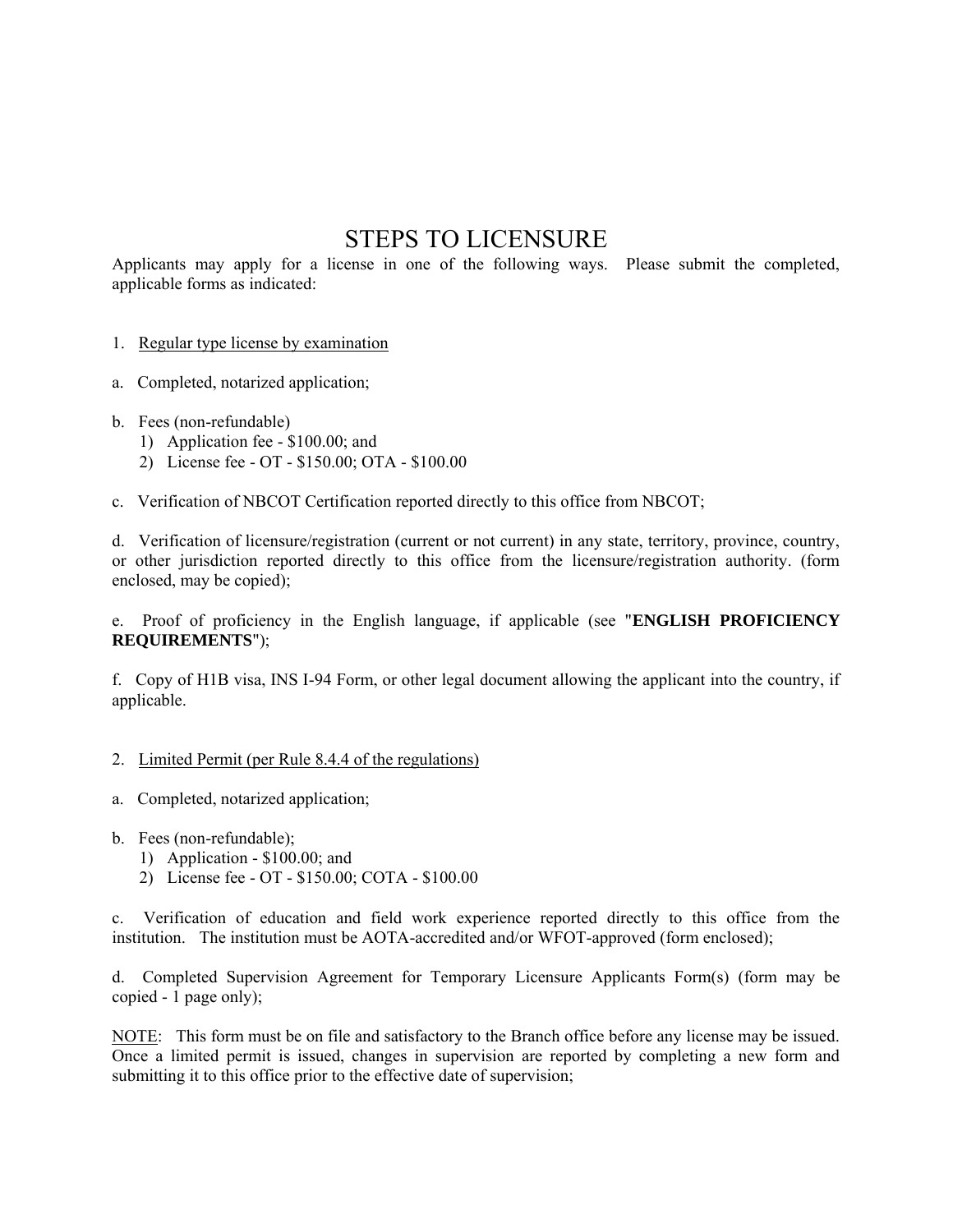e. Exam for Licensure (see "**NBCOT EXAM**");

 $\overline{a}$ 

f. Verification of any licensure/registration, current or not current, reported directly to this office from the issuing authority (state, province, territory, country, etc.), if applicable. (form enclosed);

g. Proof of proficiency in the English language, if applicable (see "**ENGLISH PROFICIENCY REQUIREMENTS**");

h. Copy of H1B visa, INS I-94 Form or other legal document allowing the applicant into the country, if applicable.

**NOTE:** Limited permits are available for first-time exam candidates only (see "**NBCOT EXAM**"). An individual must be issued a limited permit prior to beginning to practice according to the supervision agreement (see #2d).

The limited permit licensure period is a maximum of 90 days following issuance. A limited permit is automatically upgraded to a regular type, subject to the regulations. Please refer to Rule 8.4.5 of the regulations for pertinent information regarding this type of limited permit.

A letter of eligibility for a limited permit is available to foreign educated applicants who have met all licensure requirements but do not have a U.S. Social Security Number or the visa documents. This letter should satisfy requirements for the issuance of the INS I-94 Form and the H1B visa.

#### **ENGLISH PROFICIENCY REQUIREMENTS**

Foreign educated applicants are required to submit documentation, acceptable to the department, that they are proficient in the English language (see Rule 8.4.3(5) of the enclosed regulations). The minimum acceptable scores needed to meet the licensure requirement are as follows:

- A. Test of English as a Foreign Language (TOEFL)
	- Minimum total score of 560 paper; 250 computer
- B. Test of Spoken English (TSE)
- Minimum total score of 50; and
- C. Test of written English (TWE)
	- Minimum score of 4.5.

**NOTE:** All reports of exam scores must be sent directly to the Department from the examining authority.

Applicants interested in taking the above referenced examinations should contact:

 TOEFL/TSF Services P.O. Box 6151 Princeton, NJ 08541-6151\USA (609) 951-1100

 The code used to request that scores be reported to the Mississippi State Department of Health, Professional Licensure Branch is -- **9859**.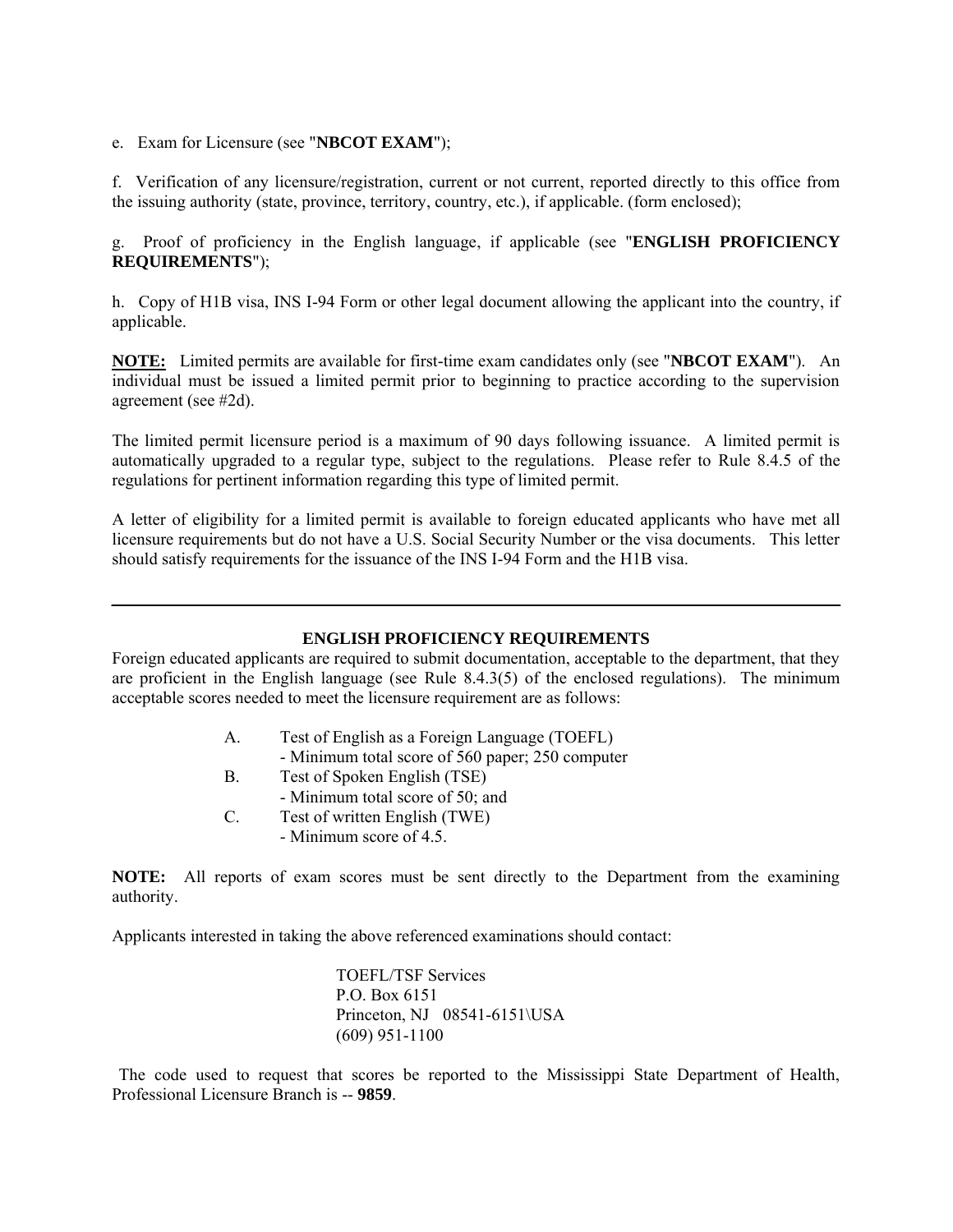#### **NBCOT EXAM**

The Department recognizes the certification examination of the NBCOT as the licensure exam for Mississippi. Please contact NBCOT or the Professional Examination Service (PES) for exam registration information. It is incumbent upon the applicant for a limited permit to ensure that the appropriate steps are/were taken to complete registration for the exam within the time period allowed for registration. Please plan accordingly.

The next qualifying exam must be taken or the limited permit shall expire when the results of that exam have been reported to the Department. The limited permit, in this case, is not renewable. It is the limited permit holder's responsibility to have the exam score reported to the Department from PES. Any individual issued a limited permit who fails an exam at least two months prior to the expiration date of the limited permit should contact the Branch office expeditiously.

#### **OVERNIGHT MAIL**

Overnight mail packages containing an official document that is a licensure requirement must be shipped directly to the Department of Health from the institution or agency office issuing the document. The requirement must have the office's return address on the overnight envelope or the licensure requirement must be sealed in an official envelope of the office within the overnight package. Official documents for licensure forwarded to this office through the applicant or a third party will not be accepted for licensure purposes. Overnight mail should be sent to the:

> Mississippi State Department of Health Professional Licensure - OT 570 E. Woodrow Wilson Blvd Jackson, MS 39216

Enclosures:

- 1. Licensure application
- 2. Verification of Education/Fieldwork
- 3. Verification of Licensure
- 4. Supervision Agreement for Temporary Licensure Applicants
- 5. Verification of NBCOT Certification
- 6. Practice History form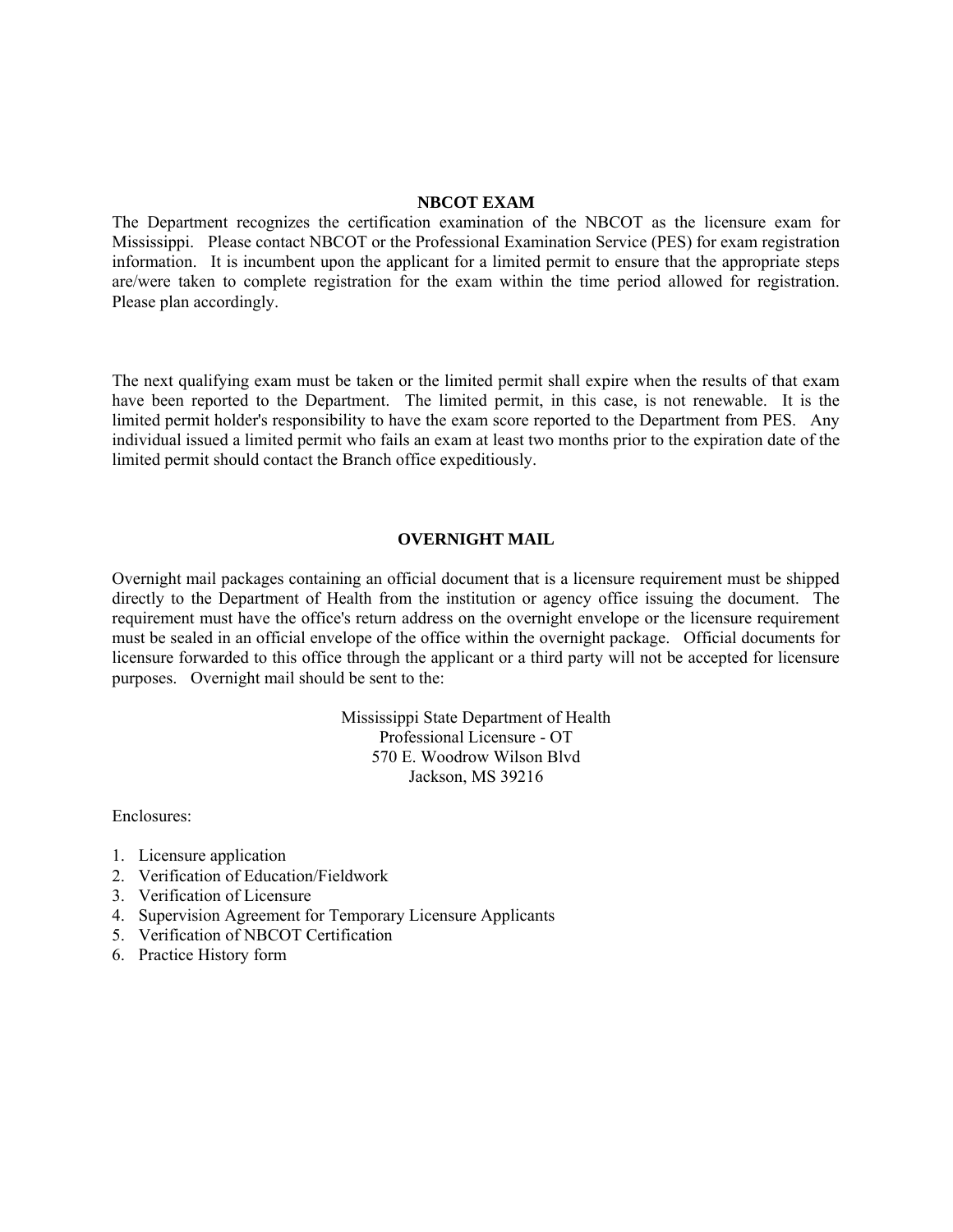**MISSISSIPPI STATE DEPARTMENT OF HEALTH**

Occupational Therapist (OT) and Occupational Therapy Assistant (OTA)

| <b>Office Use</b>                                                        |
|--------------------------------------------------------------------------|
| Check No. $\_\_$                                                         |
| Amount \$                                                                |
| $\mathbf{D}$ , $\mathbf{D}$ , $\mathbf{D}$ , $\mathbf{D}$ , $\mathbf{D}$ |

| (Please type or print in ink)                       |                                                                                                                                                                                                                                                                | <b>Application for License</b>                                                                             |                                                                                                             | Date $\frac{1}{\sqrt{2\pi}}$        |
|-----------------------------------------------------|----------------------------------------------------------------------------------------------------------------------------------------------------------------------------------------------------------------------------------------------------------------|------------------------------------------------------------------------------------------------------------|-------------------------------------------------------------------------------------------------------------|-------------------------------------|
| <b>License Type</b>                                 | OTQ<br>$OTA \square$                                                                                                                                                                                                                                           | Limited Permit ( <i>if applicable</i> ) $\Box$                                                             |                                                                                                             |                                     |
| Personal                                            |                                                                                                                                                                                                                                                                |                                                                                                            |                                                                                                             |                                     |
| Last                                                |                                                                                                                                                                                                                                                                | First                                                                                                      |                                                                                                             | Middle/Maiden                       |
|                                                     |                                                                                                                                                                                                                                                                |                                                                                                            |                                                                                                             |                                     |
|                                                     |                                                                                                                                                                                                                                                                | <b>Street</b>                                                                                              |                                                                                                             |                                     |
| City                                                | <b>State</b>                                                                                                                                                                                                                                                   | Zip Code                                                                                                   |                                                                                                             |                                     |
|                                                     |                                                                                                                                                                                                                                                                |                                                                                                            |                                                                                                             |                                     |
|                                                     |                                                                                                                                                                                                                                                                |                                                                                                            |                                                                                                             | Date of Birth: $\frac{\sqrt{2}}{2}$ |
|                                                     | Male $\Box$<br>Sex: Female $\Box$                                                                                                                                                                                                                              | U.S.<br>$No \square$<br>Citizen: Yes $\square$                                                             | Legal<br>$No \square$<br>Alien: Yes $\Box$                                                                  | Visa Type<br>$& \text{No.:}$        |
| Professional                                        |                                                                                                                                                                                                                                                                |                                                                                                            |                                                                                                             |                                     |
|                                                     |                                                                                                                                                                                                                                                                |                                                                                                            |                                                                                                             |                                     |
|                                                     |                                                                                                                                                                                                                                                                |                                                                                                            |                                                                                                             |                                     |
|                                                     |                                                                                                                                                                                                                                                                |                                                                                                            |                                                                                                             |                                     |
| City                                                | <b>State</b>                                                                                                                                                                                                                                                   | Zip Code                                                                                                   |                                                                                                             |                                     |
| <b>Practice Type</b>                                |                                                                                                                                                                                                                                                                | <b>Practice Setting</b>                                                                                    |                                                                                                             |                                     |
| 1. Patient Care<br>2. Administration<br>3. Teaching | 4. Research<br>5. Other Activity<br>6. Not Active in OT                                                                                                                                                                                                        | $2. < 100$ Bed Hospital 6. School<br>3. Nursing Home<br>4. Home Health                                     | 1. > 100 Bed Hospital 5. A & D Treatment Facility 9. Other<br>7. Private Practice<br>8. Outpatient Facility | 10. Not Applicable                  |
| <b>Education</b>                                    |                                                                                                                                                                                                                                                                | Limited Permit Applicants: Verification of Education form must be submitted directly from the institution. |                                                                                                             |                                     |
|                                                     |                                                                                                                                                                                                                                                                |                                                                                                            |                                                                                                             |                                     |
|                                                     | School: <u>Name</u>                                                                                                                                                                                                                                            | $\overline{City}$                                                                                          | State                                                                                                       |                                     |
| Licensure                                           |                                                                                                                                                                                                                                                                |                                                                                                            |                                                                                                             |                                     |
| (See Verification of Licensure Form.)               | Have you ever been licensed or registered in any state, territory or country? No $\Box$ Yes $\Box$ If yes, list all licenses<br>(current/not current) including Mississippi. All licenses/registration must be verified by the jurisdiction - with board seal. |                                                                                                            |                                                                                                             |                                     |
|                                                     |                                                                                                                                                                                                                                                                |                                                                                                            |                                                                                                             |                                     |
|                                                     |                                                                                                                                                                                                                                                                |                                                                                                            |                                                                                                             |                                     |
|                                                     |                                                                                                                                                                                                                                                                |                                                                                                            |                                                                                                             |                                     |
|                                                     | Mississippi State Department of Health Revised 12-05-13                                                                                                                                                                                                        |                                                                                                            |                                                                                                             | Form 757 E                          |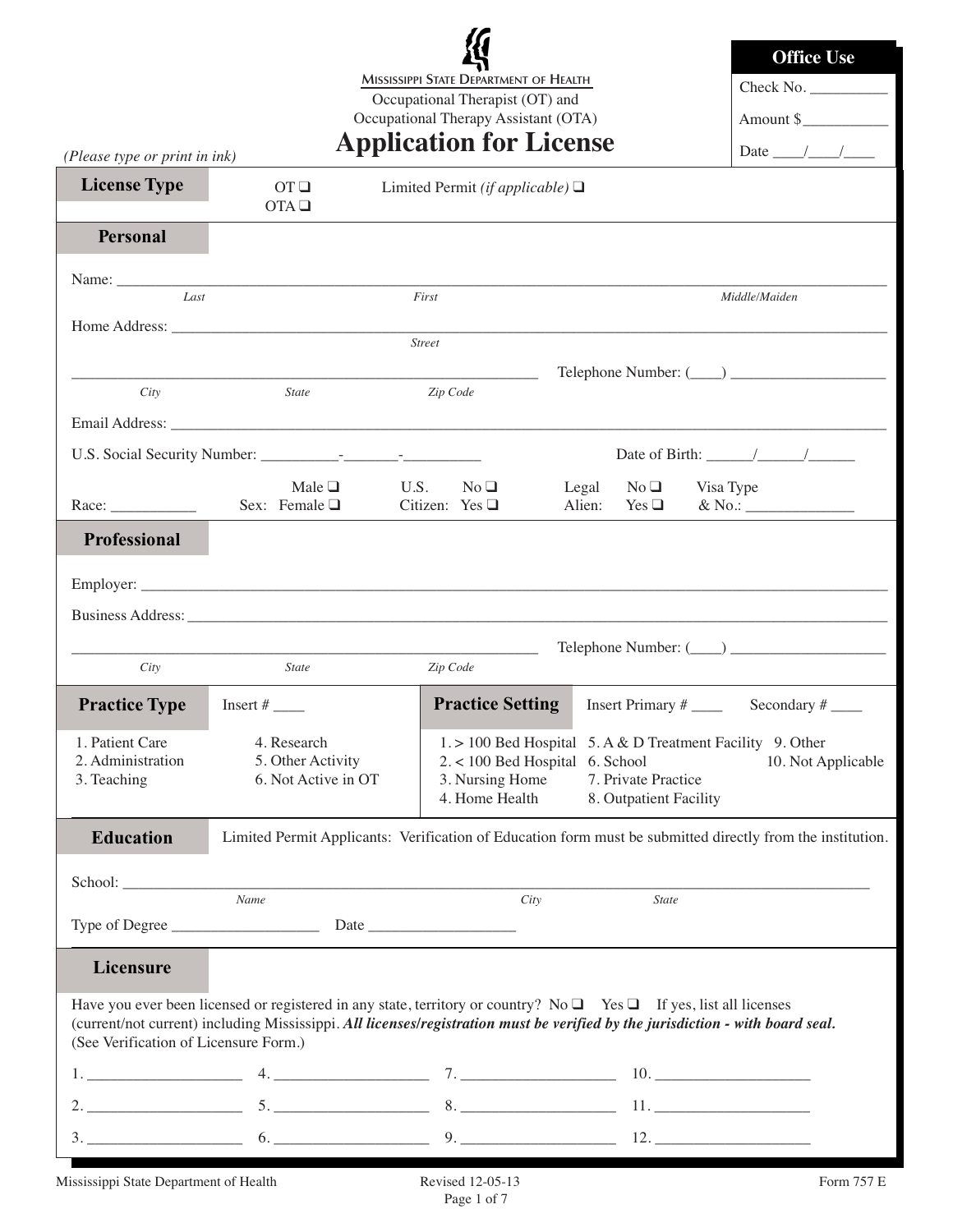| Licensure (continued)                         |                                                                                                                                                                                                                                                                                         |                                                                                                                                                                                                                                                                                                                                                                                            |                                  |
|-----------------------------------------------|-----------------------------------------------------------------------------------------------------------------------------------------------------------------------------------------------------------------------------------------------------------------------------------------|--------------------------------------------------------------------------------------------------------------------------------------------------------------------------------------------------------------------------------------------------------------------------------------------------------------------------------------------------------------------------------------------|----------------------------------|
|                                               | Have you ever had any license, registration, or certification encumbered in any way, i.e.,<br>revoked, suspended, censured, rejected, denied, placed on probation, reprimanded, etc.?<br>If yes, attach a full explanation including the type of license, registration, or certificate, |                                                                                                                                                                                                                                                                                                                                                                                            |                                  |
| and jurisdiction where the action occurred.   |                                                                                                                                                                                                                                                                                         |                                                                                                                                                                                                                                                                                                                                                                                            | $No \square$<br>$Yes \square$    |
|                                               | Are there any criminal or civil suits pending against you?                                                                                                                                                                                                                              |                                                                                                                                                                                                                                                                                                                                                                                            | $Yes \square$<br>No <sub>u</sub> |
|                                               | Have you ever been convicted of any felony or misdemeanor?                                                                                                                                                                                                                              |                                                                                                                                                                                                                                                                                                                                                                                            | $No \square$<br>$Yes \square$    |
| <b>Certification</b>                          | (See "Steps to Licensure")                                                                                                                                                                                                                                                              |                                                                                                                                                                                                                                                                                                                                                                                            |                                  |
| Are you currently certified by NBCOT?         | If yes, verification of current certification must be reported directly from NBCOT.<br>Month                                                                                                                                                                                            | Year                                                                                                                                                                                                                                                                                                                                                                                       | No <sub>1</sub><br>$Yes \square$ |
| <b>Occupational Status</b>                    | Attach completed Practice History form or resume.                                                                                                                                                                                                                                       |                                                                                                                                                                                                                                                                                                                                                                                            |                                  |
| <b>Fees</b>                                   |                                                                                                                                                                                                                                                                                         | Fees enclosed: \$100.00 Application (non-refundable)                                                                                                                                                                                                                                                                                                                                       |                                  |
|                                               |                                                                                                                                                                                                                                                                                         | License OT \$150.00                                                                                                                                                                                                                                                                                                                                                                        |                                  |
| Make check or money order payable to:         |                                                                                                                                                                                                                                                                                         | License OTA \$100.00                                                                                                                                                                                                                                                                                                                                                                       |                                  |
| <b>Mississippi State Department of Health</b> |                                                                                                                                                                                                                                                                                         | Total                                                                                                                                                                                                                                                                                                                                                                                      |                                  |
| Applicant's Signature                         | that all conditions for Licensure have been met and will be maintained.                                                                                                                                                                                                                 | I, the undersigned, so solemnly swear or affirm that I am the above applicant. I have read the above application and all statements<br>contained therein or accompanying this application are true to the best of my knowledge and belief. I have also read and<br>understand the Regulations Governing Licensure of Occupational Therapist and Occupational Therapy Assistants and affirm |                                  |
|                                               | Complete form, enclose fee and mail to:<br>Mississippi State Department of Health<br><b>Professional Licensure: OT/OTA</b><br>Post Office Box 1700<br>Jackson, Mississippi 39215-1700                                                                                                   | <b>Attach Copy</b><br>of Driver's License<br><b>or</b><br><b>U.S. Social Security Card</b>                                                                                                                                                                                                                                                                                                 |                                  |
|                                               | <b>Attach Photo</b><br>(Xerox copies are not accepted)                                                                                                                                                                                                                                  | Subscribed and sworn to before me this ________ day<br>My commission expires _________________________.<br>Notary Public                                                                                                                                                                                                                                                                   |                                  |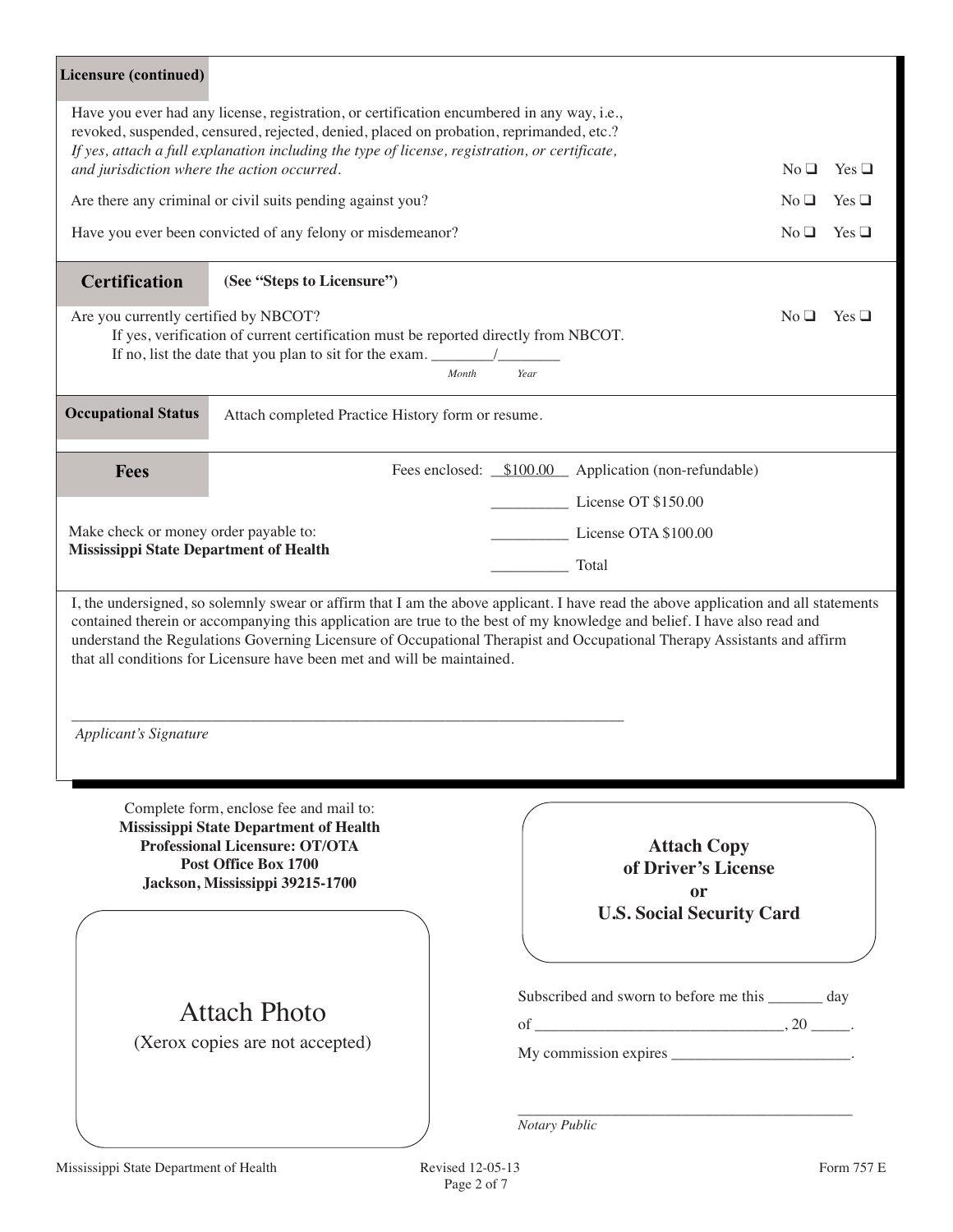# **Practice History**

Instructions: Please list the facility, home health agency, etc., its location (city & state), and the dates that you practiced at that facility in chronological order beginning with your last practice site. A resume' may be attached if the information needed to complete this history is on the resume. This sheet may be copied if additional space is needed.

| Facility  | Location | Dates |
|-----------|----------|-------|
|           |          |       |
| $1.$ $\,$ |          |       |
|           |          |       |
| 2.        |          |       |
|           |          |       |
| 3.        |          |       |
|           |          |       |
| 4.        |          |       |
|           |          |       |
| 5.        |          |       |
|           |          |       |
| 6.        |          |       |
|           |          |       |
| 7.        |          |       |
|           |          |       |
| 8.        |          |       |
|           |          |       |
| 9.        |          |       |
|           |          |       |
| $10.$     |          |       |
|           |          |       |
| $11.$     |          |       |
|           |          |       |
| 12.       |          |       |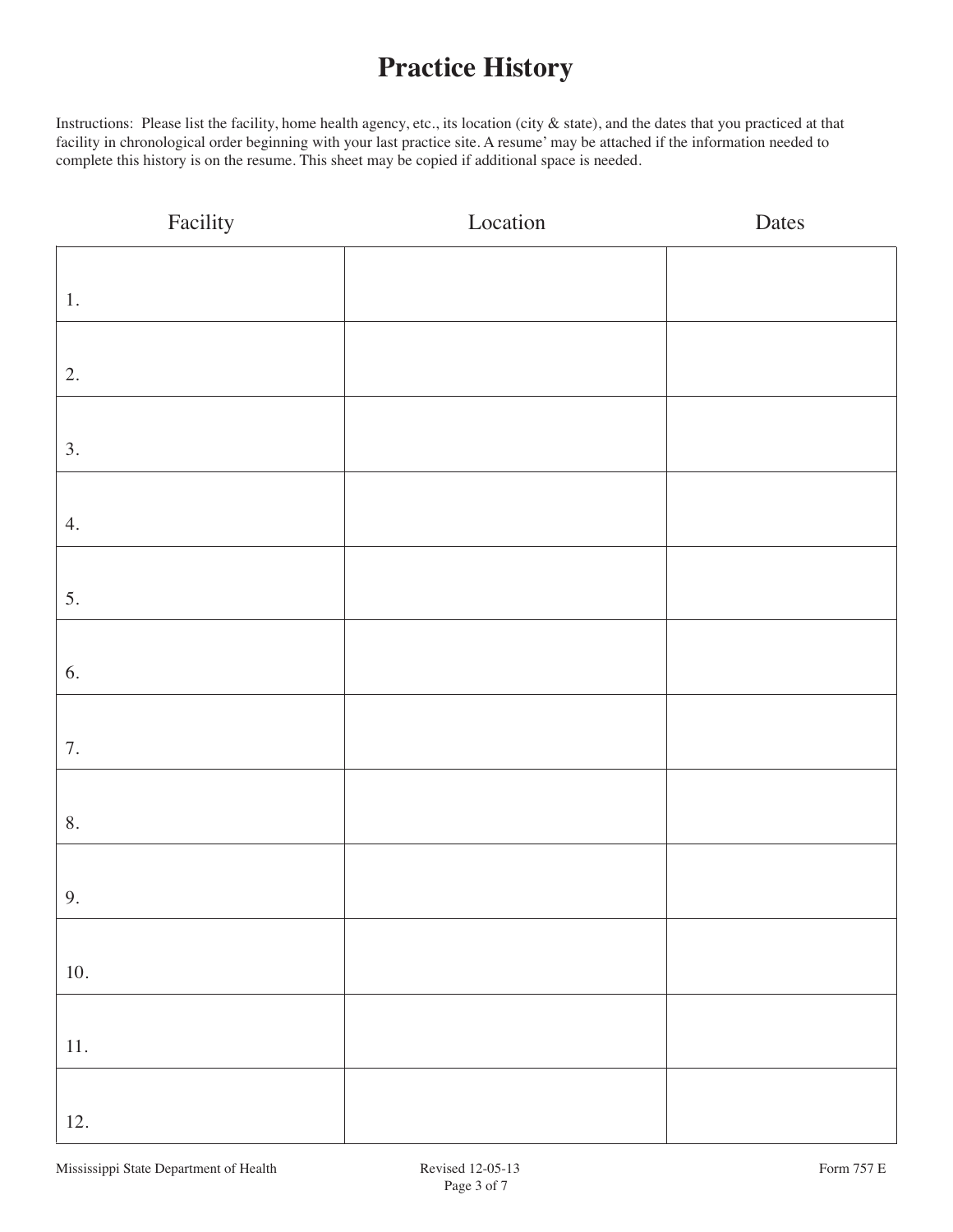# Occupational Therapist and Occupational Therapy Assistant **Verification of License in Another State**

| To be Completed by Applicant ( <i>Please print or type</i> ) |                              |  |
|--------------------------------------------------------------|------------------------------|--|
|                                                              |                              |  |
| State, Territory, or Country                                 | Date Issued:                 |  |
|                                                              | <b>Applicant's Signature</b> |  |

| Licensee's Name:        |                                                                                                                       |
|-------------------------|-----------------------------------------------------------------------------------------------------------------------|
| License Type (OT/OTA):  |                                                                                                                       |
| License Number:         | <u> 1989 - Johann Stoff, deutscher Stoff, der Stoff, der Stoff, der Stoff, der Stoff, der Stoff, der Stoff, der S</u> |
| Date Issued:            |                                                                                                                       |
| <b>Expiration Date:</b> |                                                                                                                       |
| Licensing by:           |                                                                                                                       |
|                         |                                                                                                                       |
|                         |                                                                                                                       |
|                         | Has credential ever been disciplined? $\Box$ No $\Box$ Yes If yes, please attach findings and disposition.            |
|                         |                                                                                                                       |

#### **Licensing Board must return to:**

Mississippi State Department of Health Professional Licensure: Occupational Therapy Post Office Box 1700 Jackson, Mississippi 39215-1700

\_\_\_\_\_\_\_\_\_\_\_\_\_\_\_\_\_\_\_\_\_\_\_\_\_\_\_\_\_\_\_\_\_\_\_\_\_\_\_\_\_\_\_\_\_ *Authorized Signature*

This document must show Seal of licensing agency.

*Seal*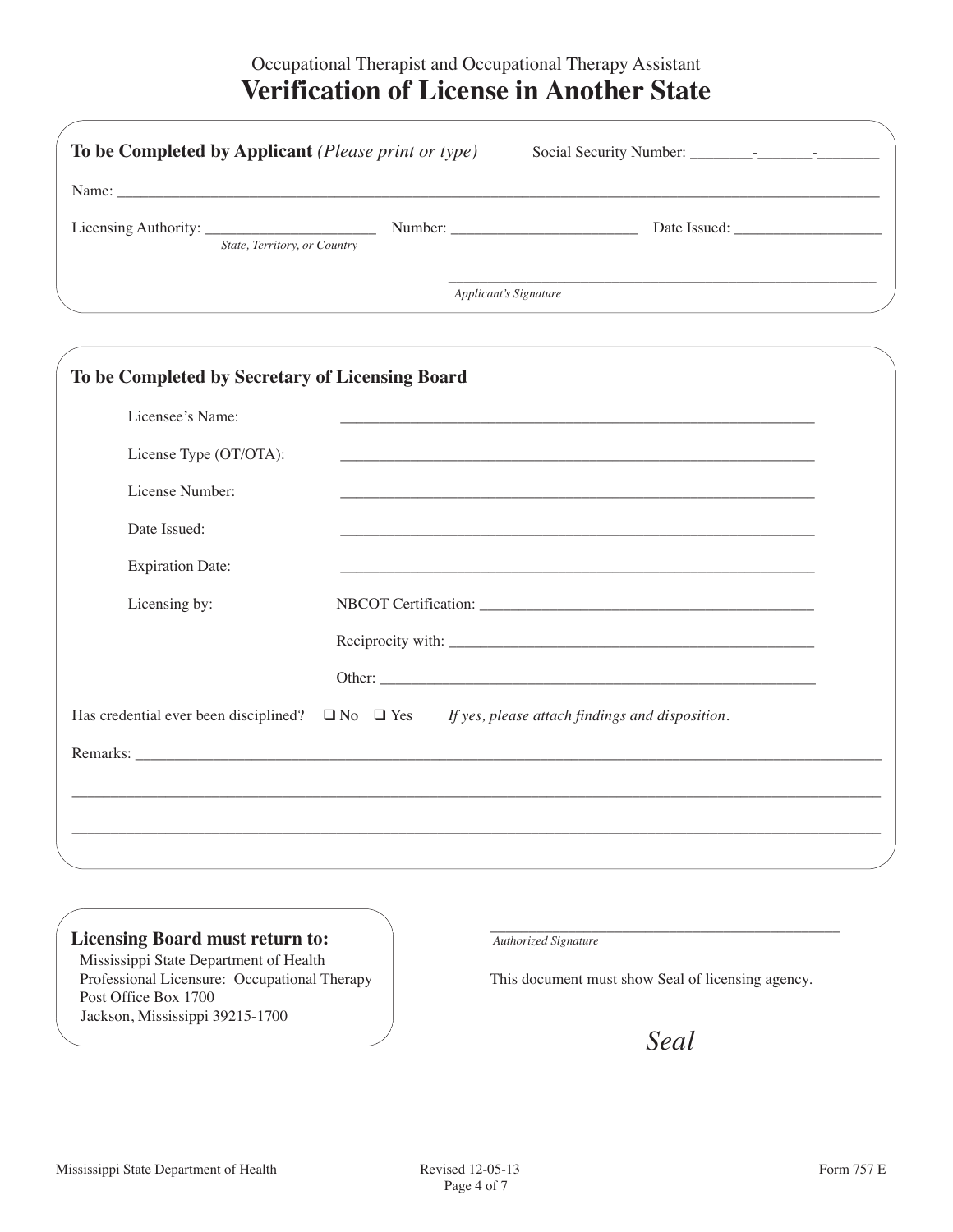# **Supervision Agreement for Limited Permit Applicants**

| <b>Print or Type Only</b>                      |              |                                                                                                                                                                                                                    |
|------------------------------------------------|--------------|--------------------------------------------------------------------------------------------------------------------------------------------------------------------------------------------------------------------|
| <b>Limited Permit Applicant:</b>               |              |                                                                                                                                                                                                                    |
|                                                |              |                                                                                                                                                                                                                    |
|                                                |              |                                                                                                                                                                                                                    |
| City                                           | <b>State</b> | Zip Code                                                                                                                                                                                                           |
|                                                |              |                                                                                                                                                                                                                    |
|                                                |              |                                                                                                                                                                                                                    |
| City                                           | <b>State</b> | Zip Code                                                                                                                                                                                                           |
| on a sheet of paper and attached to the form.) |              | Facility/Agency Name, Address and Telephone Number (Once licensed, the applicant may only practice<br>at the facilities/with the home health agencies listed on this form. Additional practice sites may be listed |
|                                                |              |                                                                                                                                                                                                                    |
|                                                |              |                                                                                                                                                                                                                    |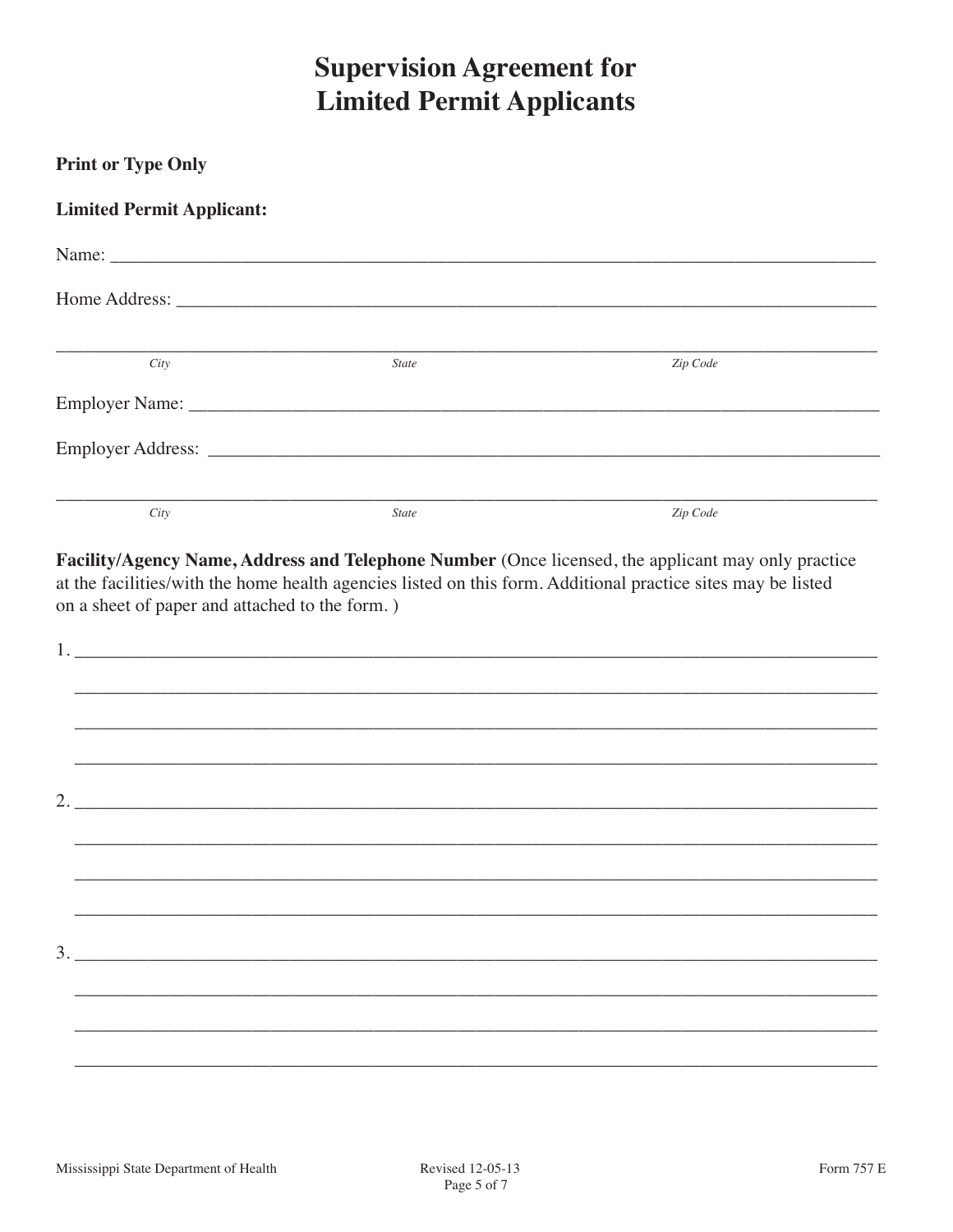#### Supervisor:

| Beginning Date of Supervision: |  |  |  |
|--------------------------------|--|--|--|

I hereby certify and affirm, under the penalties of perjury, that the information on this form is correct. I understand that, as an occupational therapist, I may practice only under the supervision of the above named supervisor, or, as an occupational therapy assistant, practice under the above named supervisor in accordance with the supervision provisions for occupational therapy assistants listed in Subchapter 10 of the Regulations Governing Licensure of Occupational Therapists and Occupational Therapy Assistants in the facilities/agencies listed on this form and only after a temporary license is issued to me.

\_\_\_\_\_\_\_\_\_\_\_\_\_\_\_\_\_\_\_\_\_\_\_\_\_\_\_\_\_\_\_\_\_\_\_\_\_\_\_\_\_\_\_\_\_ \_\_\_\_\_\_\_\_\_\_\_\_\_\_\_\_\_\_\_\_\_\_\_ *Applicant's Signature Date*

I hereby certify and affirm, under the penalties of perjury, that the information contained on this form is correct and that I will provide supervision for this applicant at all times when practicing at the listed facilities/agencies. I understand and accept fully that I am responsible for the practice of the applicant once temporary license has been issued. I agree that I will contact the Professional Licensure Office, in writing, and provide copies to the supervisee and to the administrators of the facilities/agencies listed on this agreement within three  $(3)$  days of the termination of this agreement.

\_\_\_\_\_\_\_\_\_\_\_\_\_\_\_\_\_\_\_\_\_\_\_\_\_\_\_\_\_\_\_\_\_\_\_\_\_\_\_\_\_\_\_\_\_ \_\_\_\_\_\_\_\_\_\_\_\_\_\_\_\_\_\_\_\_\_\_\_ *Supervisor's Signature Date*

# **Upon completion the supervisor should mail this form to the:**

Mississippi State Department of Health Professional Licensure - OT Post Office Box 1700 Jackson, Mississippi 39215-1700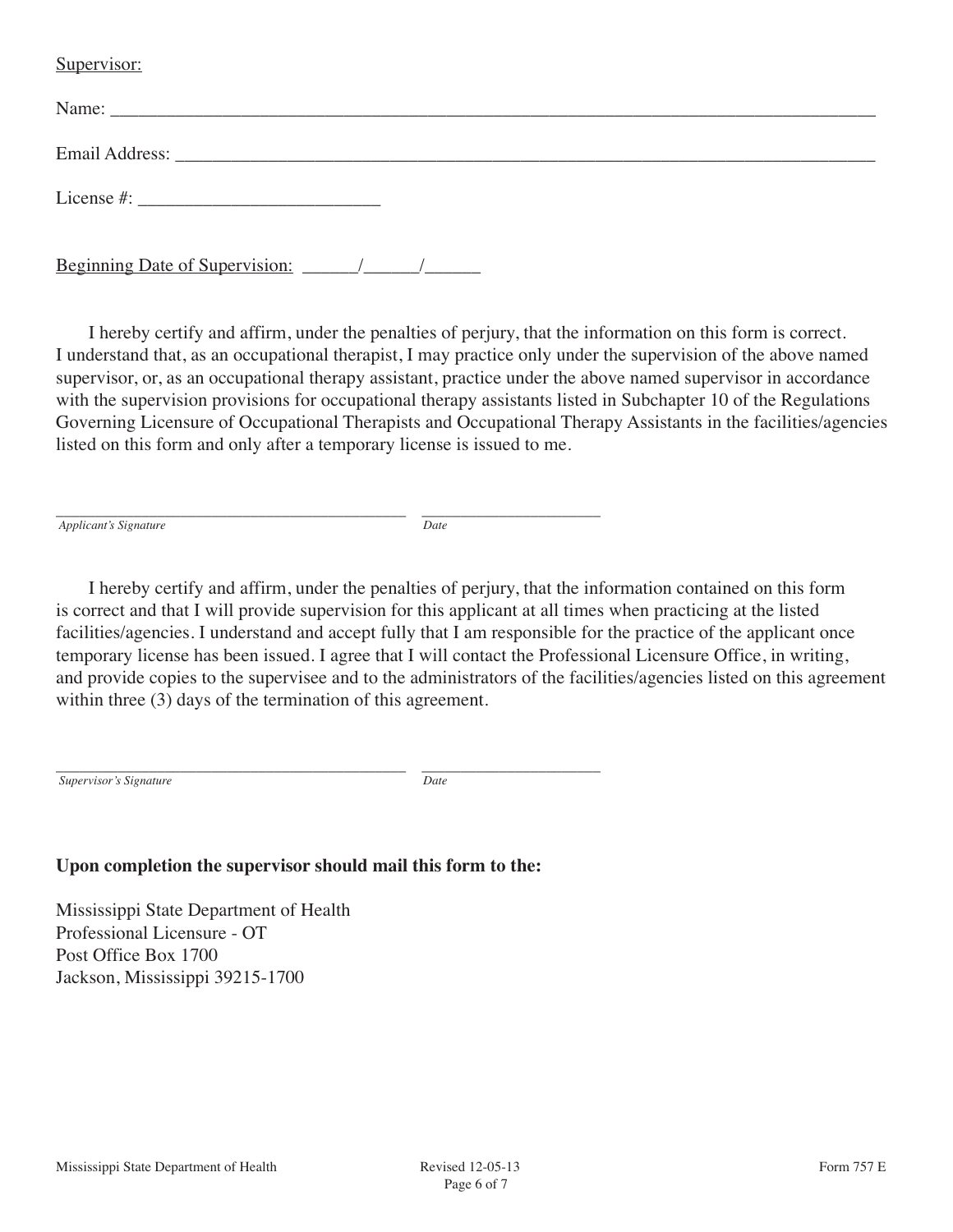# **Verification of Education for Licensure in Occupational Therapy**

**Instruction to Applicant:** Upon completion of the demographic information and waiver below, this form should be signed, notarized, and forwarded to the college or university where you obtained your degree in Occupational Therapy. **Please Note: The college or university is required to mail this form back to MSDH.**

| Name (Last, First, Middle Initial)                                                                                                                                                                                                                                                                                                                                                                                                                | Maiden Name or Given Surname                                                                                                                       |
|---------------------------------------------------------------------------------------------------------------------------------------------------------------------------------------------------------------------------------------------------------------------------------------------------------------------------------------------------------------------------------------------------------------------------------------------------|----------------------------------------------------------------------------------------------------------------------------------------------------|
| Address (Street, City, State and Zip Code)                                                                                                                                                                                                                                                                                                                                                                                                        | Phone Number<br>Home<br>Work<br>$($ )<br>$\left( \quad \right)$<br>$($ )                                                                           |
| Social Security Number                                                                                                                                                                                                                                                                                                                                                                                                                            | Date of Graduation                                                                                                                                 |
| License Applying For (Check One):<br>$\Box$ Occupational Therapist (OT)                                                                                                                                                                                                                                                                                                                                                                           | Occupational Therapy Assistant (OTA)                                                                                                               |
| <b>Waiver for the Release of Information:</b><br>I am applying for licensure as a OT/OTA in the State of Mississippi.<br>I hereby authorize the verification of my degree conferred and<br>further authorize the release of any transcript or other information,<br>favorable or otherwise, to the Mississippi State Department of Health,<br>Professional Licensure - Occupational Therapy, should this<br>information be requested at any time. | My commission expires $\frac{20}{2}$ .<br>Notary Signed                                                                                            |
| Signed<br>Date                                                                                                                                                                                                                                                                                                                                                                                                                                    | Seal                                                                                                                                               |
| <b>Instructions to Educational Information:</b><br>Upon completion of this form please attach<br>→<br>a certified transcript and send directly to:                                                                                                                                                                                                                                                                                                | Mississippi State Department of Health<br>Professional Licensure - Occupational Therapy<br>Post Office Box 1700<br>Jackson, Mississippi 39215-1700 |
| Name of Institution                                                                                                                                                                                                                                                                                                                                                                                                                               | Location of Institution (City & State)                                                                                                             |
| Dates of Attendance (Month/Year)                                                                                                                                                                                                                                                                                                                                                                                                                  | Has applicant successfully completed all academic requirements and                                                                                 |
| To:<br>From:                                                                                                                                                                                                                                                                                                                                                                                                                                      |                                                                                                                                                    |
| Date Degree Conferred                                                                                                                                                                                                                                                                                                                                                                                                                             | Degree Conferred                                                                                                                                   |
| Program Name & Curriculum Description                                                                                                                                                                                                                                                                                                                                                                                                             | Practicum/Internship<br>From: Month _______ Day _______ Year ______<br>To: Month _______ Day _______ Year ______                                   |
| Occupational Therapist/Occupational Therapy Assistant Program Accreditation (on date degree conferred)<br>OT Program Accredited by AOTA<br>$\Box$ No<br>$\Box$ Yes<br>OTA Program Accredited by AOTA $\Box$ No<br>$\Box$ Yes                                                                                                                                                                                                                      | OT Program Accredited by WFOT<br>$\square$ No<br>$\Box$ Yes<br>OTA Program Accredited by WFOT $\Box$ No<br>$\Box$ Yes                              |

*Seal of the College or University* 

*Signature*

*Title*

*Telephone Number*

*\_\_\_\_\_\_\_\_\_\_\_\_\_\_\_\_\_\_\_\_\_\_\_\_\_\_\_\_\_\_\_\_\_\_\_\_\_\_\_\_\_\_\_\_\_\_\_\_\_\_\_\_\_\_\_\_\_\_\_\_\_\_\_\_\_\_\_\_\_\_\_\_\_\_\_\_*

*\_\_\_\_\_\_\_\_\_\_\_\_\_\_\_\_\_\_\_\_\_\_\_\_\_\_\_\_\_\_\_\_\_\_\_\_\_\_\_\_\_\_\_\_\_\_\_\_\_\_\_\_\_\_\_\_\_\_\_\_\_\_\_\_\_\_\_\_\_\_\_\_\_\_\_\_*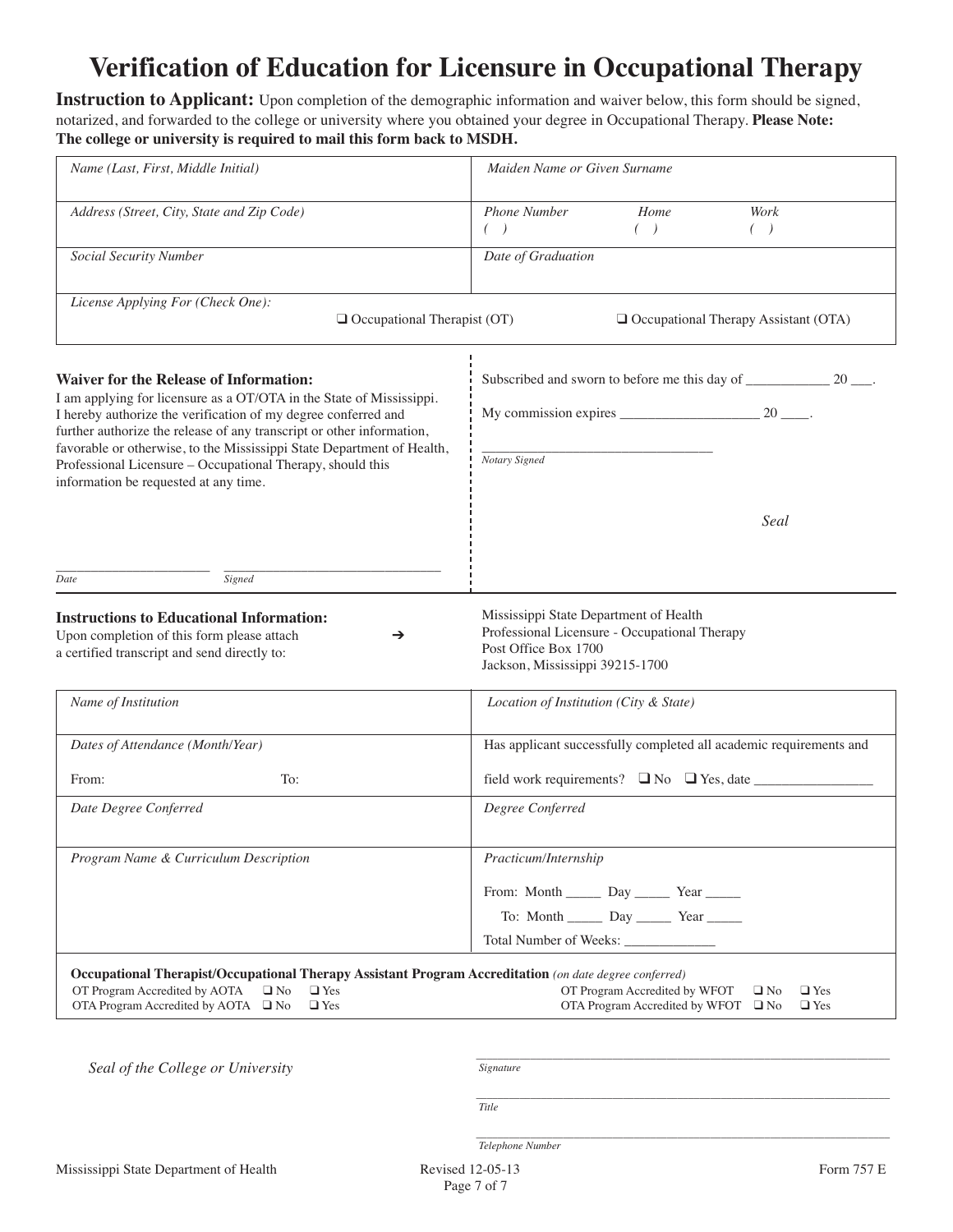# **Regulations Governing Licensure of Occupational Therapists and Occupational Therapy Assistants**



Mississippi State Department of Health Office of Licensure Professional Licensure Division P. O. Box 1700 Jackson, Mississippi 39215-1700 (601) 364-7360 Fax (601) 364-5057

Regulations Governing Licensure of Occupational Therapists and Occupational Therapy Assistants<br>Amended July 2014, Effective August 14, 2014<br>
Office of Licensure - Professional Licensure Division Amended July 2014, Effective August 14, 2014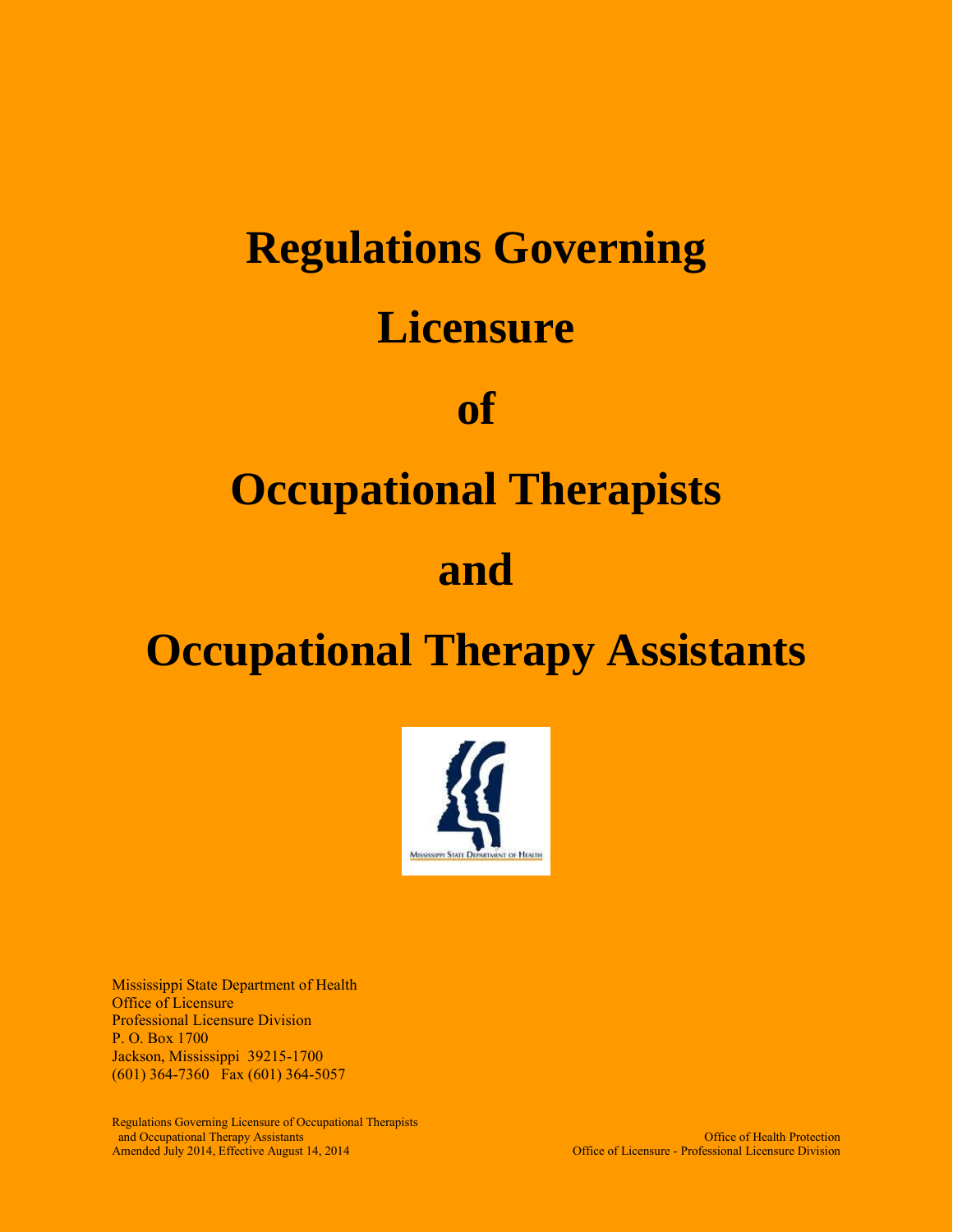#### **Title 15: Mississippi State Department of Health**

#### **Part 19: Bureau of Professional Licensure**

#### **Subpart 60: Professional Licensure**

#### **CHAPTER 8 REGULATIONS GOVERNING LICENSURE OF OCCUPATIONAL THERAPISTS AND OCCUPATIONAL THERAPY ASSISTANTS**

#### **Table of Contents**

| Subchapter 1:        |                                                                     |  |
|----------------------|---------------------------------------------------------------------|--|
| Rule 8.1.1           |                                                                     |  |
| Rule 8.1.2           |                                                                     |  |
| Rule 8.1.3           |                                                                     |  |
| Rule 8.1.4           |                                                                     |  |
| <b>Subchapter 2:</b> | Mississippi Advisory Council in Occupational Therapy ("Council")  3 |  |
| Rule 8.2.1           |                                                                     |  |
| Rule 8.2.2           |                                                                     |  |
| <b>Subchapter 3:</b> |                                                                     |  |
| Rule 8.3.1           |                                                                     |  |
|                      |                                                                     |  |
| Rule 8.4.1           |                                                                     |  |
| Rule 8.4.2           |                                                                     |  |
| Rule 8.4.3           |                                                                     |  |
| Rule 8.4.4           |                                                                     |  |
| Rule 8.4.5           |                                                                     |  |
| Rule 8.4.6           |                                                                     |  |
| Rule 8.4.7           |                                                                     |  |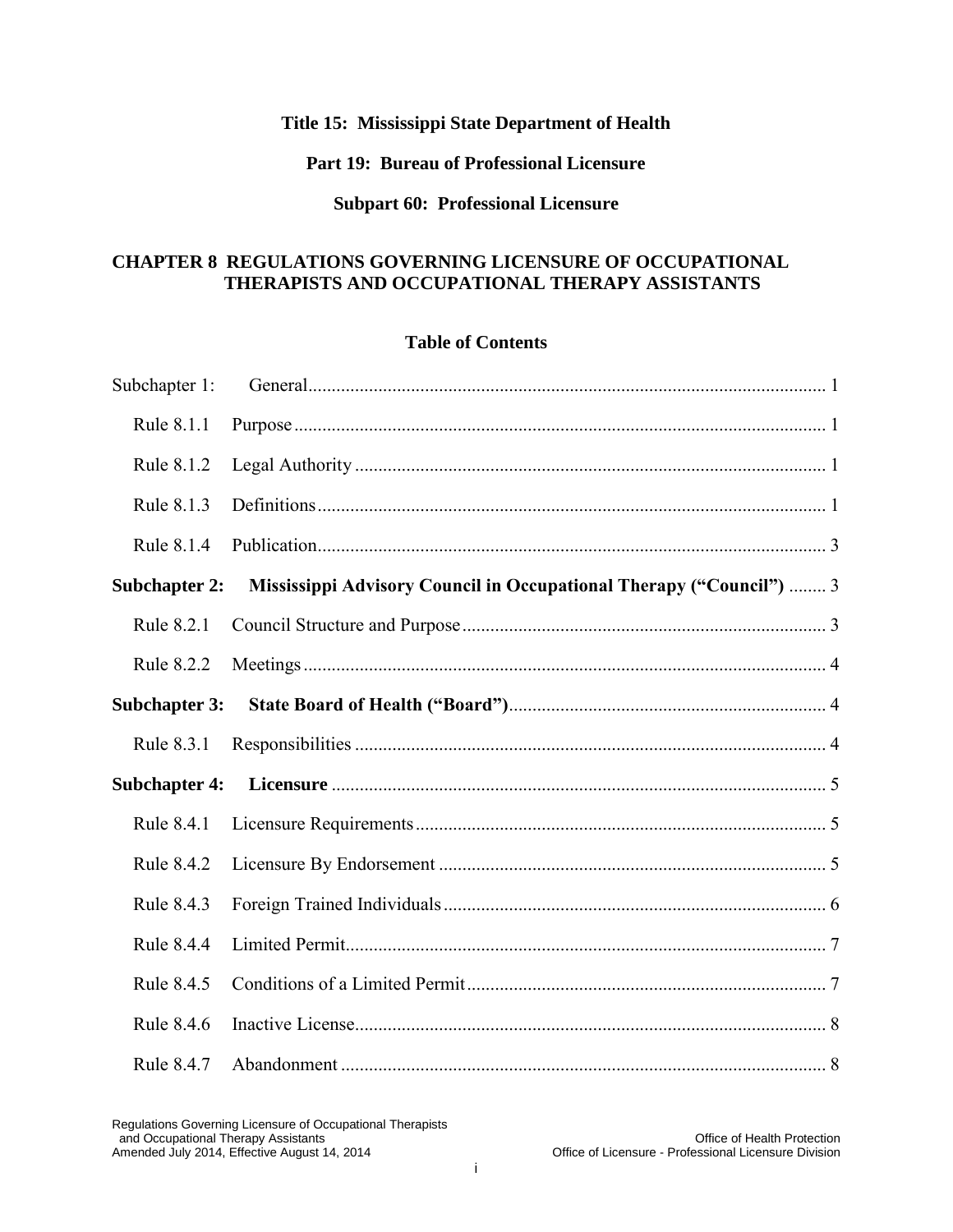| <b>Subchapter 5:</b> |  |
|----------------------|--|
| Rule 8.5.1           |  |
| Rule 8.5.2           |  |
| Subchapter 6:        |  |
| Rule 8.6.1           |  |
| Rule 8.6.2           |  |
| Rule 8.6.3           |  |
| <b>Subchapter 7:</b> |  |
| Rule 8.7.1           |  |
| Rule 8.7.2           |  |
| Rule 8.7.3           |  |
| Rule 8.7.4           |  |
| Rule 8.7.5           |  |
| <b>Subchapter 8:</b> |  |
| Rule 8.8.1           |  |
| Rule 8.8.2           |  |
|                      |  |
| Rule 8.8.3           |  |
| Rule 8.8.4           |  |
| Rule 8.8.5           |  |
| Rule 8.8.6           |  |
| Rule 8.8.7           |  |
| <b>Subchapter 9:</b> |  |
| Rule 8.9.1           |  |
|                      |  |
|                      |  |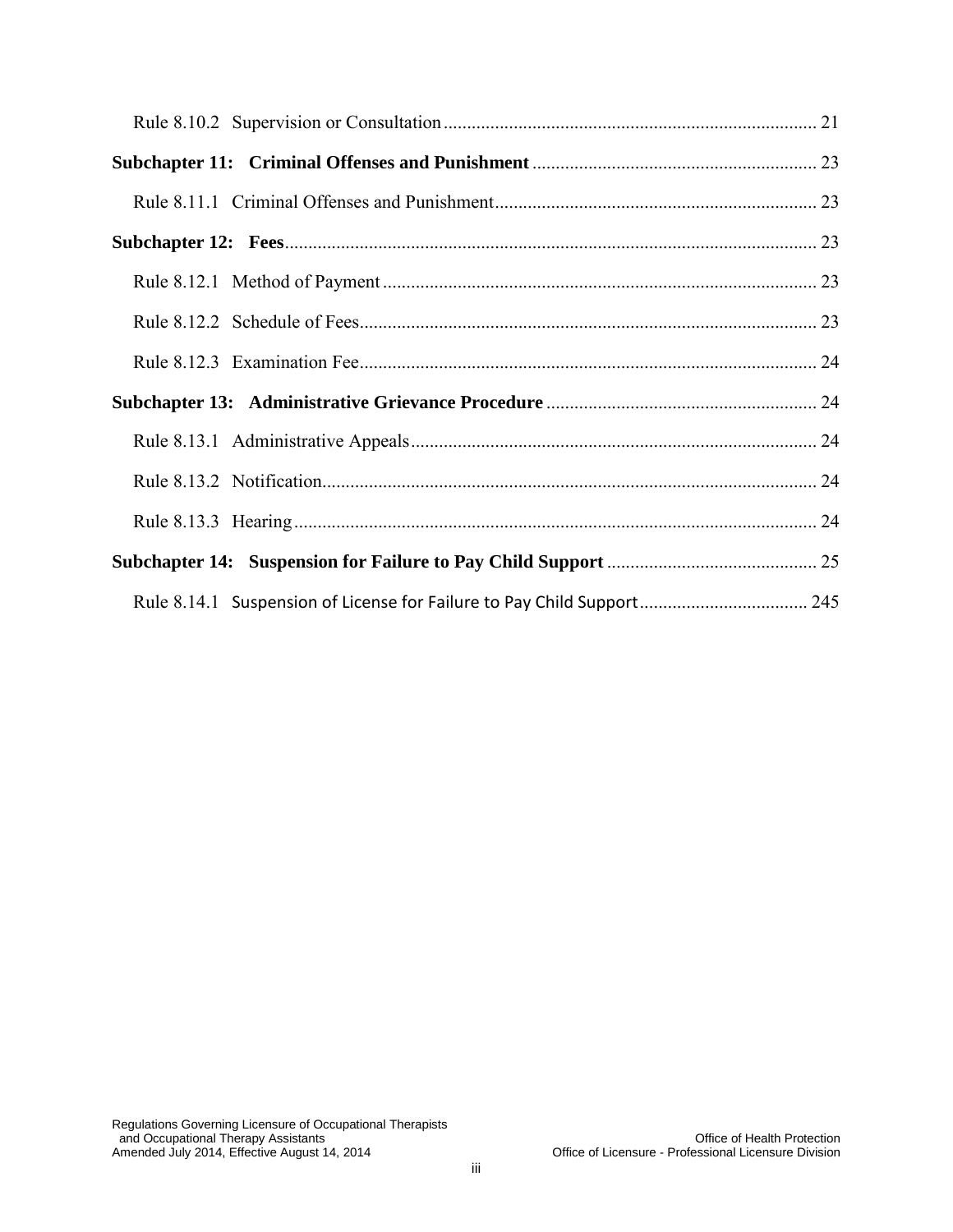#### **Title 15: Mississippi State Department of Health**

#### **Part 19: Bureau of Professional Licensure**

#### **Subpart 60: Professional Licensure**

#### **CHAPTER 8 REGULATIONS GOVERNING LICENSURE OF OCCUPATIONAL THERAPISTS AND OCCUPATIONAL THERAPY ASSISTANTS**

#### <span id="page-15-0"></span>**Subchapter 1: General**

<span id="page-15-1"></span>Rule 8.1.1 **Purpose:** The purpose of these regulations is to safeguard the public's health, safety, and welfare by establishing minimum qualifications and creating exclusive titles corresponding to the level of qualifications for individuals who wish to offer occupational therapy services to the public. Further, in order to insure the highest degree of professional conduct by those engaged in offering occupational therapy services to the public, it is the purpose of these regulations to provide and impose disciplinary sanctions, be they civil or criminal, against persons who do not meet or adhere to the procedures, qualifications, and standards set out in these regulations.

*SOURCE: Miss. Code Ann. §73-24-13* 

<span id="page-15-2"></span>Rule 8.1.2 **Legal Authority**: The State Board of Health established and empowered by Section 41-3-1 et seq. of Mississippi Code of 1972, annotated, is authorized to establish and enforce these rules and procedures by virtue of "Mississippi Occupational Therapy Practice Law," Sections 73-24-1, et seq. of Mississippi Code of 1972, annotated.

- <span id="page-15-3"></span>Rule 8.1.3 **Definitions:** The following terms shall have the meaning set forth below, unless the context otherwise requires:
	- 1. **Board** shall mean the Mississippi State Board of Health.
	- 2. **Council** shall mean the Mississippi Advisory Council in Occupational Therapy.
	- 3. **License** shall mean the document of licensure issued by the Board.
	- 4. **Act** shall mean the "Mississippi Occupational Therapy Practice Law" sections 73- 24-1 et seq. of Mississippi Code of 1972, annotated.
	- 5. **Examination** shall mean the examination approved by the Board.
	- 6. **Department** shall mean the Mississippi State Department of Health.
	- 7. **Occupational therapy** means the therapeutic use of purposeful and meaningful (goal-directed) activities and/or exercises to evaluate and treat an individual who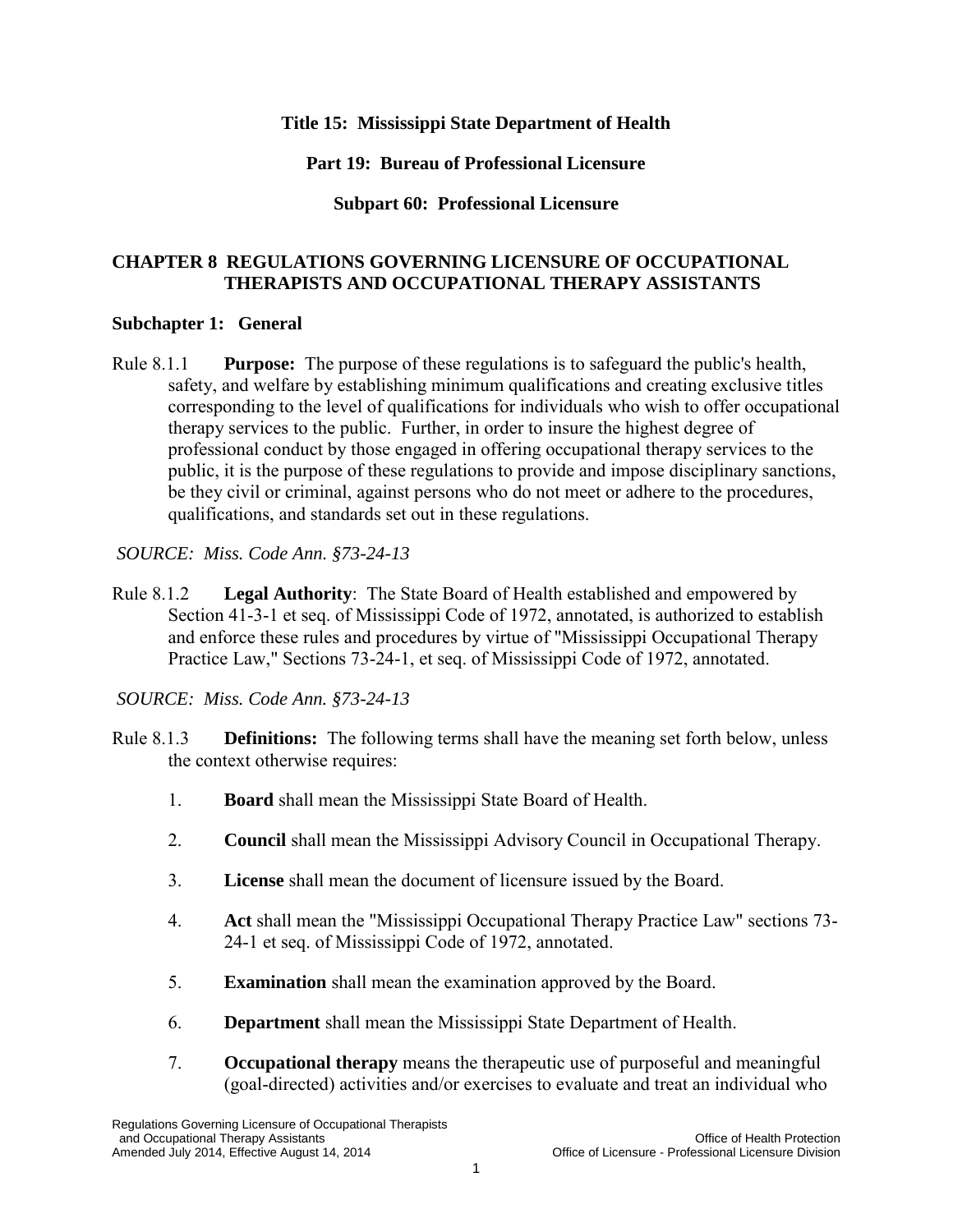has, or is at risk for, a disease or disorder, impairment, activity limitation or participation restriction which interferes with his ability to function independently in daily life roles and to promote health and wellness across his lifespan.

### 8. **Occupational therapy intervention** includes:

- a. remediation or restoration of performance abilities that are limited due to impairment in biological, physiological, psychological or neurological processes;
- b. adaptation of task, process or the environment, or the teaching of compensatory techniques in order to enhance functional performance;
- c. disability prevention methods and techniques which facilitate the development or safe application of functional performance skills; or
- d. health promotion strategies and practices which enhance functional performance abilities.
- 9. **Occupational therapy service** includes, but is not limited to:
	- a. evaluating, developing, improving, sustaining or restoring skill in activities of daily living (ADLS), work or productive activities, including instrumental activities of daily living (IADLS), play and leisure activities;
	- b. evaluating, developing, remediating or restoring physical, sensorimotor, cognitive or psycho social components of performance;
	- c. designing, fabricating, applying or training in the use of assistive technology or orthotic devices, and training in the use of prosthetic devices;
	- d. adaptation of environments and processes, including the application of ergonomic principles, to enhance functional performance and safety in daily life roles;
	- e. application of physical agent modalities as an adjunct to or in preparation for engagement in an occupation or functional activity;
	- f. evaluating and providing intervention in collaboration with the client, family, caregiver or other person responsible for the client;
	- g. educating the client, family, caregiver or others in carrying out appropriate nonskilled interventions;
	- h. consulting with groups, programs, organizations or communities to provide population-based services; or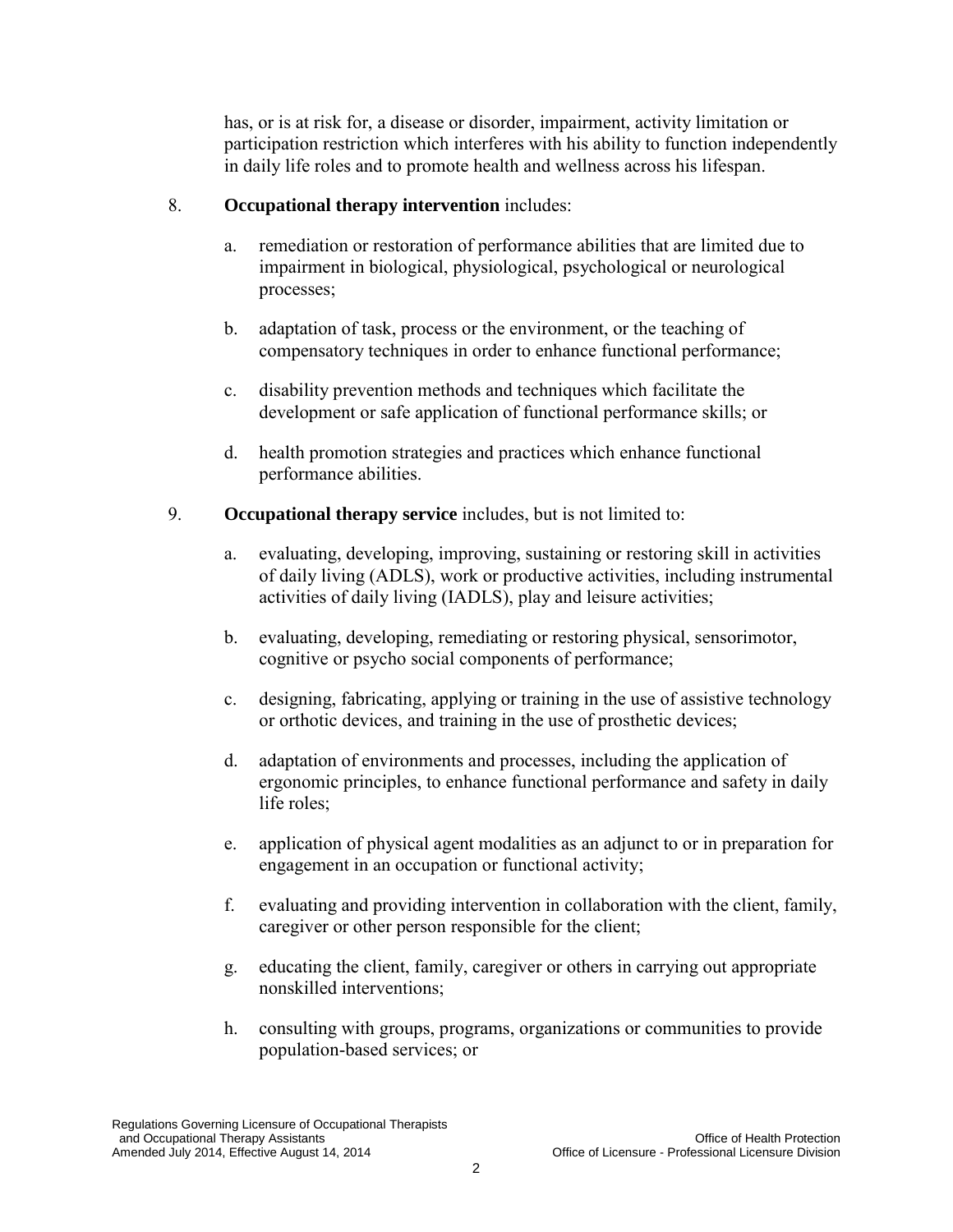- i. participation in administration, education, and research, including both clinical and academic environments.
- 10. **Occupational Therapist** means a person licensed in this state to practice occupational therapy as defined in these regulations and whose license is in good standing.
- 11. **Occupational Therapy Assistant** means a person licensed to assist in the practice of occupational therapy under the supervision of or with the consultation of a licensed occupational therapist and whose license is in good standing.
- 12. **Occupational Therapy Aide** means a person who is not licensed in the field of occupational therapy and who assists occupational therapists and occupational therapy assistants in the practice of occupational therapy under direct supervision. The occupational therapy aides' activities require an understanding of occupational therapy.
- 13. **Person** means any individual, partnership, unincorporated organization, or corporate body, except that only an individual may be licensed under this chapter.
- 14. **Direct supervision** means the daily, direct, on-site contact at all times of a licensed occupational therapist or occupational therapy assistant when an occupational therapy aide assists in the delivery of patient care.
- 15. **Association** shall mean the Mississippi Occupational Therapy Association.

Rule 8.1.4 **Publication:** The Department shall publish, annually, a list of the names and addresses of all persons licensed by the department and a list of all persons whose licenses have been suspended, revoked, denied renewal, put on probationary status, censured, or reprimanded.

<span id="page-17-0"></span>*SOURCE: Miss. Code Ann. §73-24-13* 

# **Subchapter 2: Mississippi Advisory Council in Occupational Therapy ("Council")**

<span id="page-17-2"></span><span id="page-17-1"></span>Rule 8.2.1 **Council Structure and Purpose:** There is hereby established the Mississippi Advisory Council in Occupational Therapy under the jurisdiction of the State Board of Health. The Council shall consist of five (5) members as set forth in the Act, for the terms indicated therein, and shall serve under the jurisdiction of the State Board of Health. The purpose of the Council is to serve in an advisory capacity to the Department.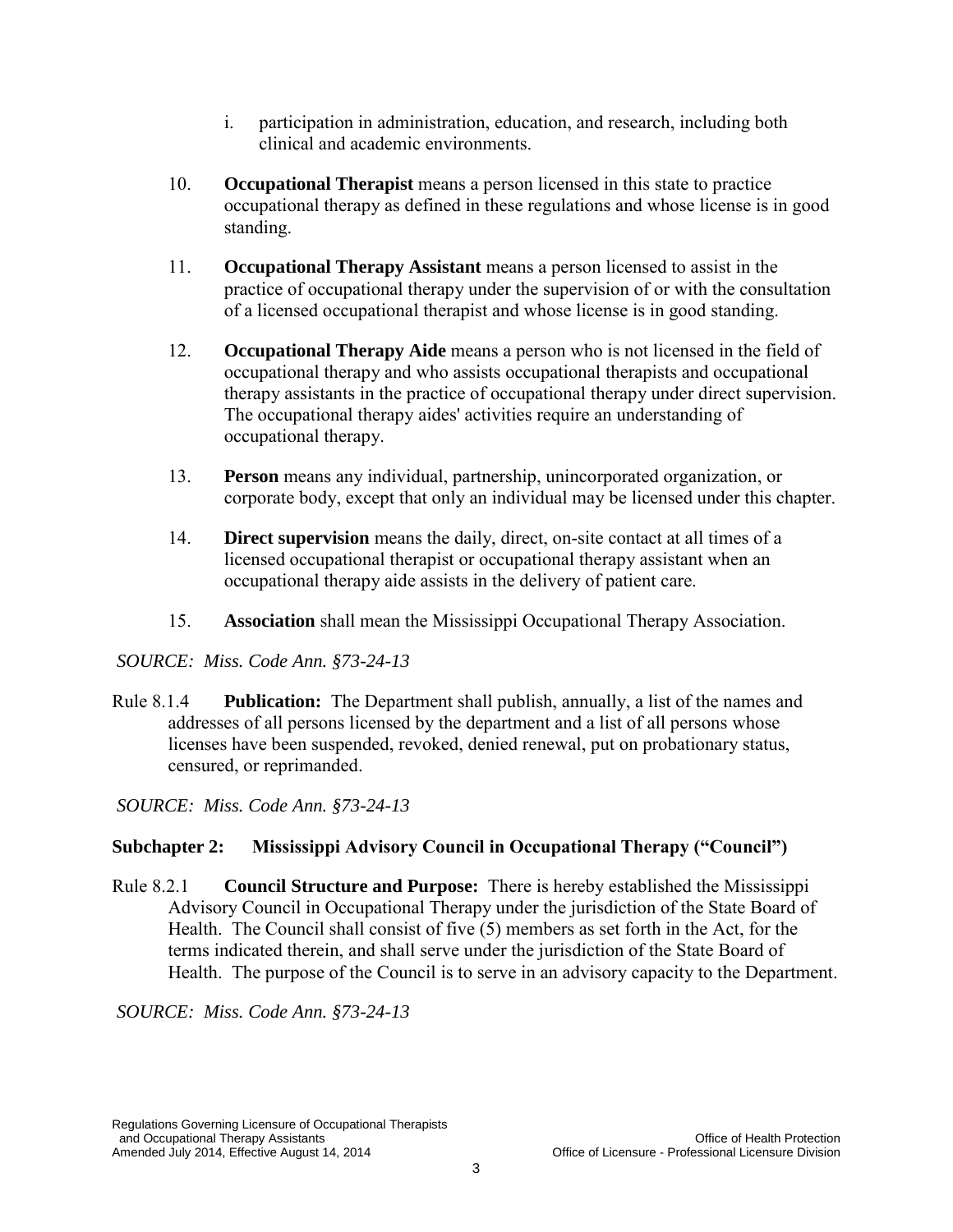Rule 8.2.2 **Meetings:** The Council shall meet during the first month of the year. Additional meetings may be held, at the discretion of the chairperson of the Council or the written request of any two (2) members of the council. A quorum shall consist of three (3) members of the Council, including the chairperson, and shall be necessary for the Council to take action by vote.

<span id="page-18-0"></span>*SOURCE: Miss. Code Ann. §73-24-13* 

# **Subchapter 3: State Board of Health ("Board")**

- <span id="page-18-2"></span><span id="page-18-1"></span>Rule 8.3.1 **Responsibilities:** The Board, with the advice of the council, shall:
	- 1. approve the examination, establish licensing and renewal of license criteria for applicants;
	- 2. maintain an up-to-date list of all individuals licensed to practice occupational therapy, with such list being available, upon request, to the public;
	- 3. investigate alleged or suspected violations of the provisions of these regulations or other laws of this state pertaining to occupational therapy and any rules and regulations adopted by the board; for this purpose, any authorized agents of the department shall have the power and right to enter and make reasonable inspections of any place where occupational therapy is practiced, and may inspect and/or copy any records pertaining to clients or the practice of occupational therapy under these regulations;
	- 4. refer disciplinary actions of any individual engaged in the practice of occupational therapy to the appropriate government agency for prosecution, whether licensed or otherwise, or, in its discretion, refer same to the appropriate committee or council;
	- 5. conduct disciplinary hearings, upon specified charges, of a licensee;
	- 6. maintain an up-to-date list of all individuals whose license has been suspended, revoked, or denied and make such list available to public inspection and supply such list to similar regulatory boards in other states or jurisdictions;
	- 7. keep a record of all proceedings of the Board, and make said record available to the public; and
	- 8. direct the Department to promulgate and implement rules and procedures to carry out the purpose of the Act.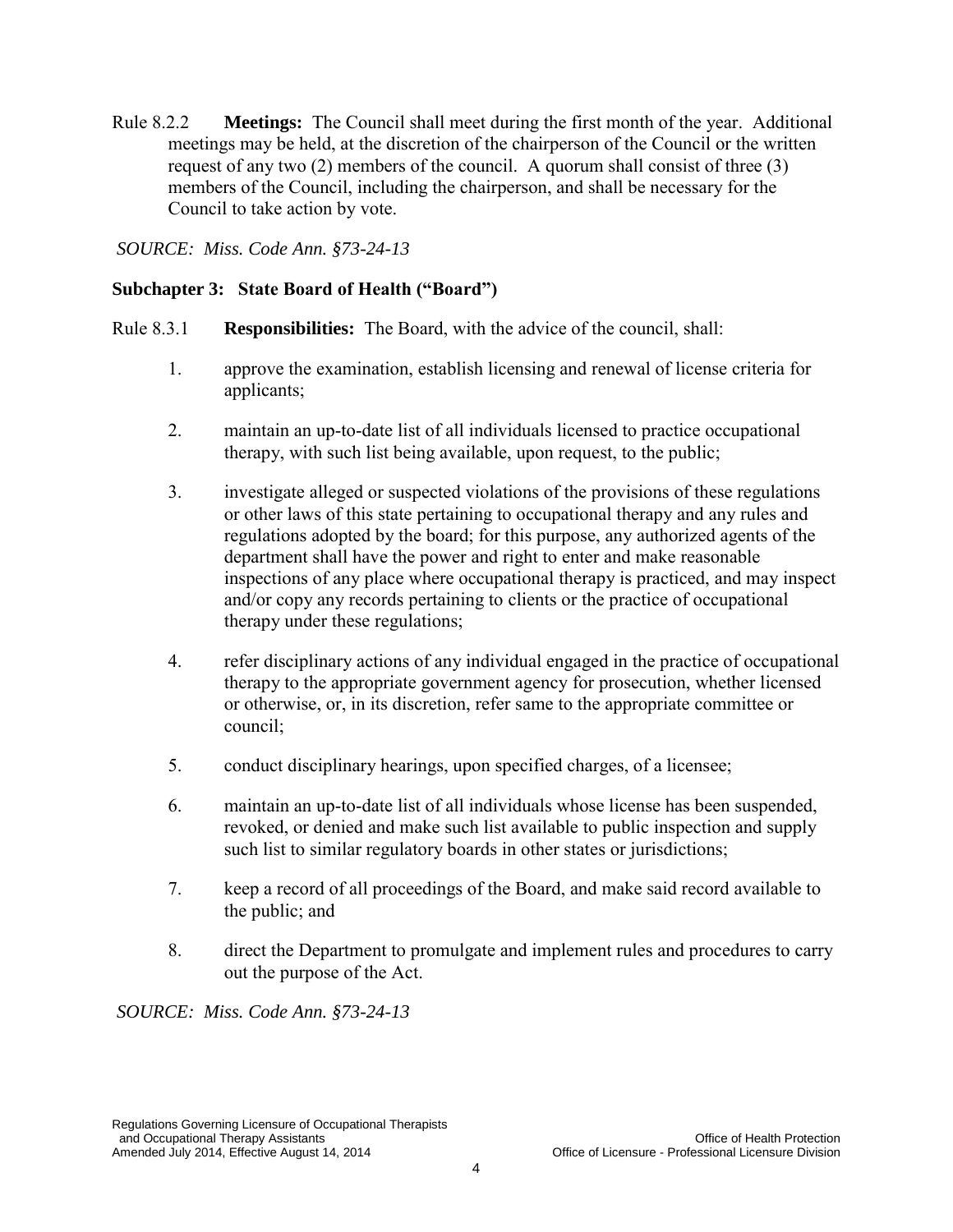#### **Subchapter 4: Licensure**

- <span id="page-19-1"></span><span id="page-19-0"></span>Rule 8.4.1 **Licensure Requirements:** An applicant for a regular license as an occupational therapist or occupational therapy assistant shall submit to the Department, verified by oath, written evidence in form and content satisfactory to the Department that the applicant:
	- 1. is of good moral character;
	- 2. has been awarded a degree from an education program recognized by the Board;
	- 3. has successfully completed a supervised field experience;
		- a. for an occupational therapist, as reflected in the current accrediting standards;
		- b. for an occupational therapy assistant, as reflected in the current accrediting standards;
	- 4. has passed an examination approved by the Department; and
	- 5. has paid the required fee(s).
	- 6. For an occupational therapist, the program shall be accredited by the Accreditation Council for Occupational Therapy Education of the American Occupational Therapy Association or the board-recognized accrediting body.
	- 7. For an occupational therapy assistant, the program shall be approved by the Accreditation Council for Occupational Therapy Education of the American Occupational Therapy Association or the board-recognized accrediting body.

- <span id="page-19-2"></span>Rule 8.4.2 **Licensure By Endorsement:** An applicant for licensure by endorsement shall submit to the Department, verified by oath, written evidence in form and content satisfactory to the Department that:
	- 1. the applicant is currently licensed to practice occupational therapy under the laws of another state, territory, or jurisdiction; and
	- 2. the requirements for said license are equivalent to or greater than those required in this state as set forth in Rules 8.4.1 and 8.4.3 of these regulations; and
	- 3. said license is in good standing, and is not, presently, suspended or revoked; and
	- 4. certification from NBCOT has not been subject to disciplinary action.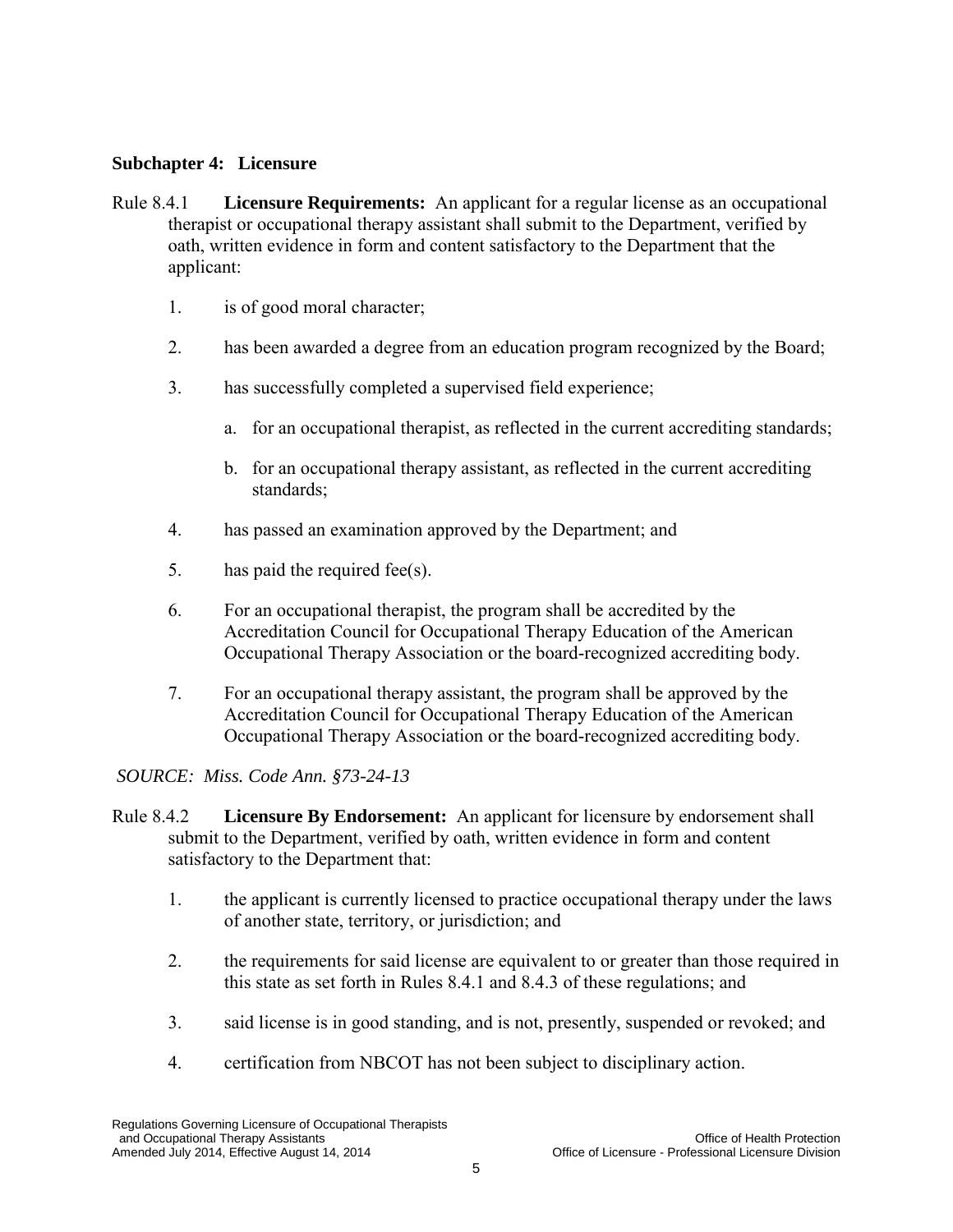- <span id="page-20-0"></span>Rule 8.4.3 **Foreign Trained Individuals:** An applicant for licensure who has been trained as an occupational therapist or an occupational therapy assistant in a foreign country, and desires to be licensed pursuant to the laws of the State of Mississippi, shall submit to the Department, verified by oath, in form and content satisfactory to the Department:
	- 1. that the applicant is of good moral character; and
	- 2. that the applicant has successfully completed an educational program and a supervised fieldwork experience program for occupational therapists or occupational therapy assistants; and
	- 3. documentary evidence that the educational program and the supervised fieldwork experience are substantially equivalent to that required of a non-foreign trained applicant for licensure; and
	- 4. that the applicant has passed an examination approved by the Department; and
	- 5. demonstrable proficiency in the English language by passing all of the following English language examinations with scores to be determined by the Department:
		- a. Test of English as a Foreign Language (TOEFL); and
		- b. Test of Spoken English (TSE); and
		- c. Test of Written English (TWE).
	- 6. An applicant who is a graduate of an accredited school of occupational therapy located in one of the following countries may request an exemption from the required English proficiency examinations:
		- a. England
		- b. Scotland
		- c. Ireland
		- d. Wales
		- e. Australia
		- f. New Zealand
		- g. Canada (except the province of Quebec)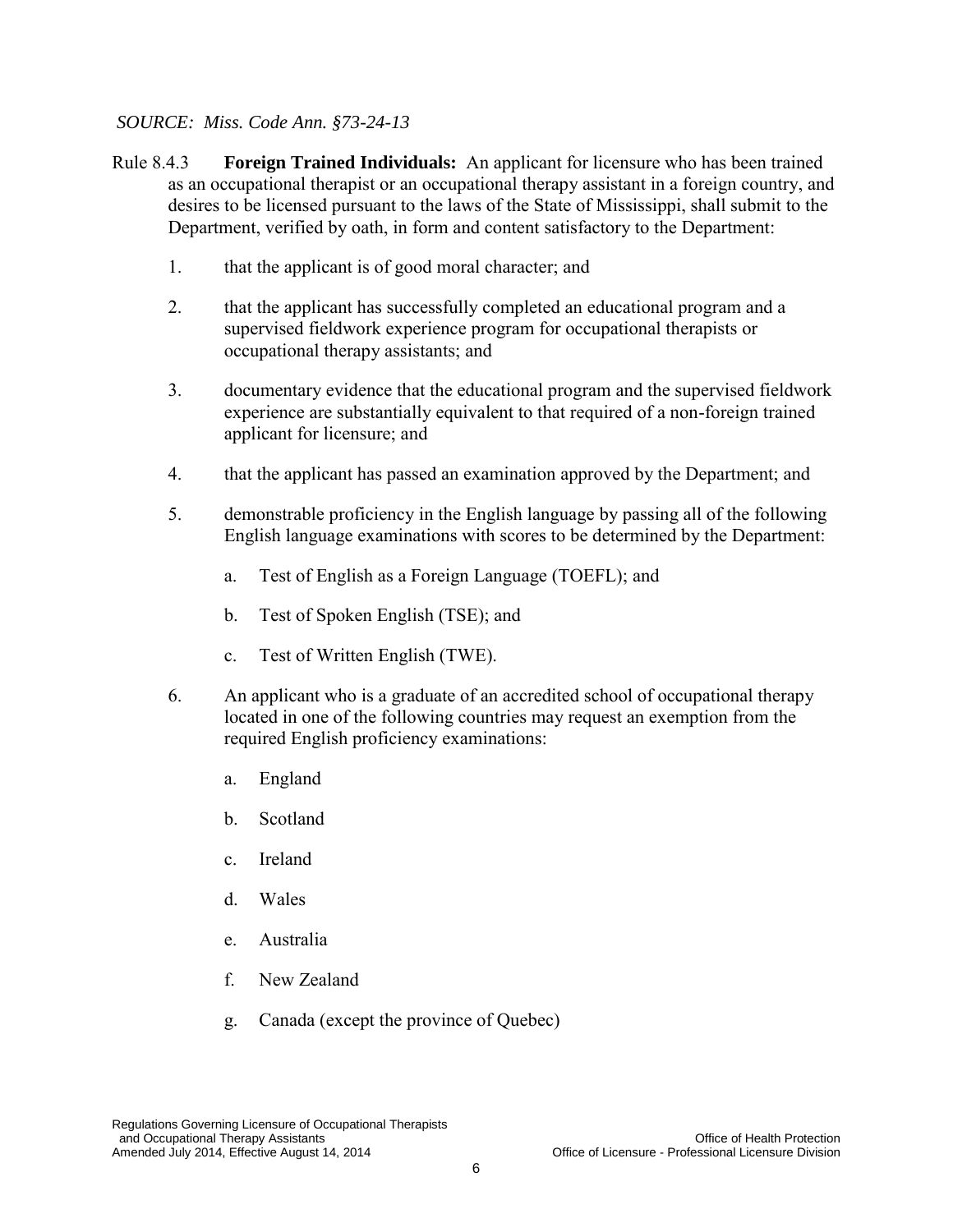7. The department reserves the right to require a personal interview with any applicant from any of the above countries for final determination of the exemption request.

#### *SOURCE: Miss. Code Ann. §73-24-13*

<span id="page-21-0"></span>Rule 8.4.4 **Limited Permit:** A limited permit to practice as an occupational therapist or occupational therapy assistant may be granted to an applicant for licensure meeting the requirements of Rule 8.4.1 or 8.4.3 who has not taken the approved examination or has not received the results of the examination, subject to the conditions of Rule 8.4.5.

*SOURCE: Miss. Code Ann. §73-24-13* 

# <span id="page-21-1"></span>Rule 8.4.5 **Conditions of a Limited Permit**:

- 1. A limited permit shall be granted for a period not to exceed ninety (90) days.
- 2. A limited permit holder shall restrict his practice to the State of Mississippi.
- 3. Supervision of Limited Permit
	- a. An occupational therapist issued a limited permit shall practice under the supervision of or in consultation with an occupational therapist currently licensed in Mississippi. Supervision or in consultation with an occupational therapist for the purposes of this section means direct contact at least every 2 weeks at each treatment facility, with interim contact occurring by other methods, such as telephone or written communication.
	- b. An occupational therapy assistant issued a limited permit shall practice under the supervision of or in consultation with an occupational therapist currently licensed in Mississippi. Supervision or in consultation with for the purposes of this section means direct contact at least every week at each treatment facility, with interim supervision occurring by other methods, such as telephone or written communication.
	- c. An occupational therapist issued a limited permit may not supervise any licensed OT or OTA.
	- d. Direct contact for either an occupational therapist or an occupational therapy assistant should include:
		- i. A review of activities with appropriate revision or termination of the plan of care
		- ii. An assessment of utilization of outside resources (whenever applicable)
		- iii. Documentary evidence of such visit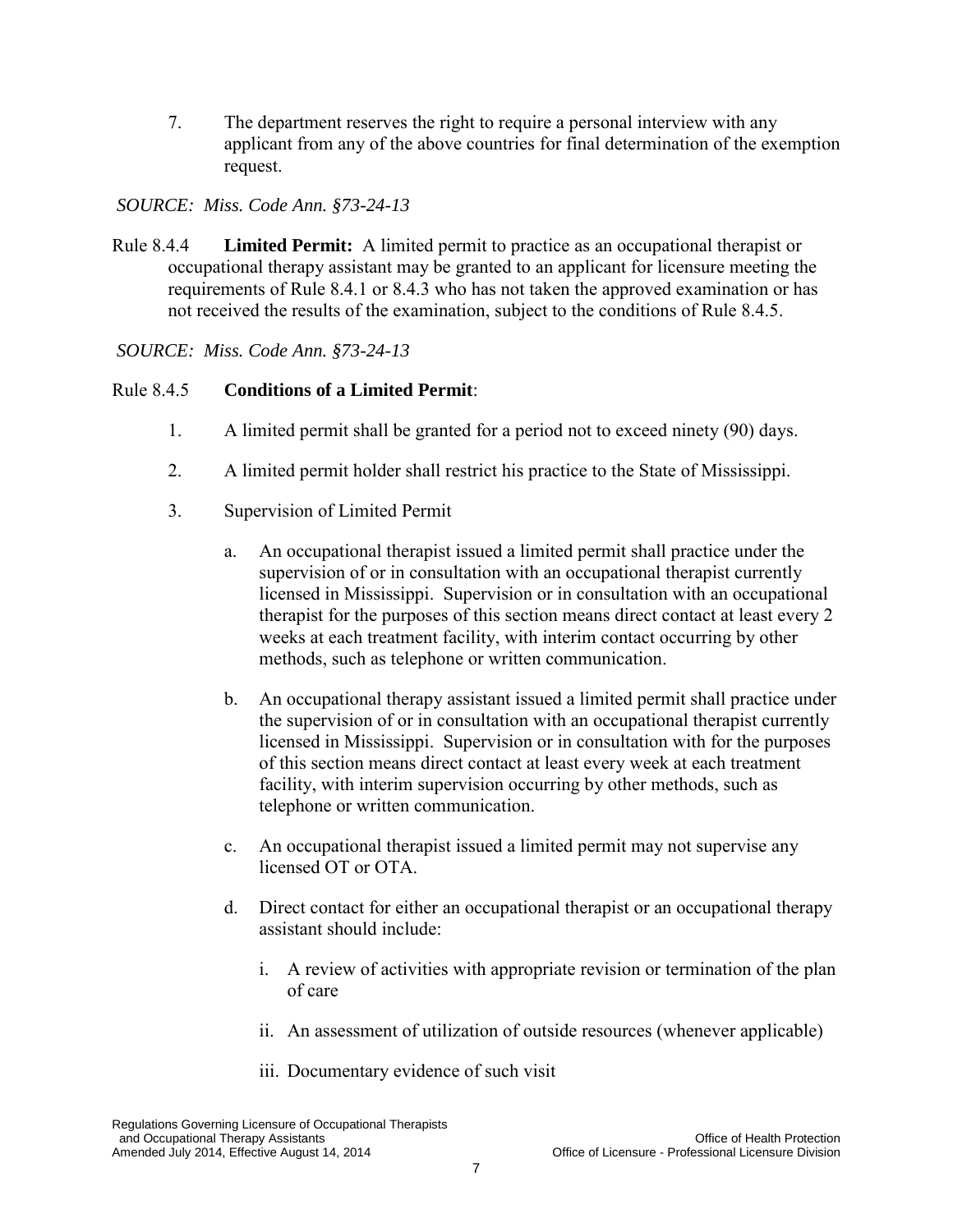- iv. Discharge planning as indicated
- 4. Documentation in form and substance acceptable to the Department that the conditions of Rule  $8.4.5(3)(a)(b)$  have been met must be on file with the Department before a limited permit will be issued.
- 5. The limited permit of a person who is required to take the approved examination and fails to take said examination will not be renewed.
- 6. A limited permit may be renewed, at the discretion of the department, only one time, through the date that the next examination results are made public.
- 7. Any person who has taken but not passed the required examination in another jurisdiction shall not be eligible for a limited permit.

#### Rule 8.4.6 **Inactive License**:

- <span id="page-22-0"></span>1. A licensee may be granted inactive status upon filing a written request in form and content satisfactory to the department and upon payment of the required fee. A licensee granted inactive status shall not practice or hold himself or herself out as an occupational therapist or occupational therapy assistant and is not responsible for accruing the continuing education requirements.
- 2. A licensee granted inactive status for five (5) licensure years must successfully complete the following reentry requirements before resuming practice:
	- a. An American Occupational Therapy Association recognized reentry course
	- b. Practice under the supervision of a currently licensed occupational therapist for a period of ninety (90) calendar days.

#### *SOURCE: Miss. Code Ann. §73-24-13*

Rule 8.4.7 **Abandonment**: An application shall be deemed abandoned by the Department if, after six (6) months from the date of filing, the requirements for licensing have not been completed and submitted to the Department.

<span id="page-22-1"></span>*SOURCE: Miss. Code Ann. §73-24-13* 

#### **Subchapter 5: Professional Identification**

<span id="page-22-2"></span>Rule 8.5.1 **Titles and Abbreviations:** It is unlawful for any person who is not licensed under these regulations as an occupational therapist or as an occupational therapy assistant, or whose license has been suspended or revoked, to in any manner represent himself as someone who provides occupational therapy services, or use , in connection with his name or place of business the words "occupational therapist," "licensed

Regulations Governing Licensure of Occupational Therapists and Occupational Therapy Assistants<br>Amended July 2014, Effective August 14, 2014 Changes of Licensure - Professional Licensure Division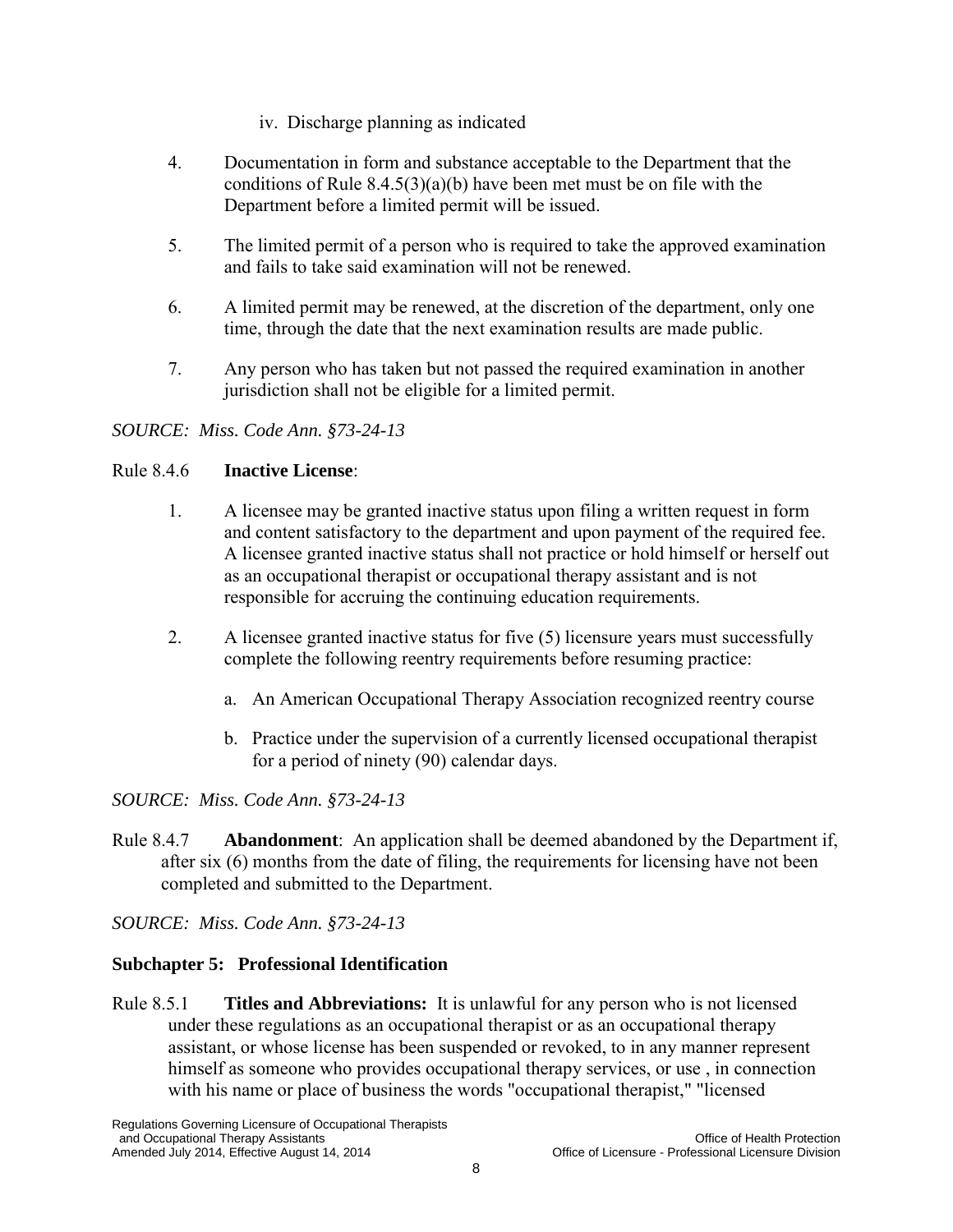<span id="page-23-0"></span>occupational therapy assistant," or the letters "O.T.","O.T.L.","L.O.T. "O.T.R.," "O.T.A." or O.T.A.L. "C.O.T.A." or any other words, letters, abbreviations or insignia indicating or implying that he is an occupational therapist or an occupational therapy assistant or that he provides occupational therapy services; or to show in any way, orally, in writing, in print or by sign, directly or by implication, or to represent himself as an occupational therapist or an occupational therapy assistant, or someone who provides occupational therapy services.

# *SOURCE: Miss. Code Ann. §73-24-13*

Rule 8.5.2 **Production and Display of License:** A person licensed to practice occupational therapy in Mississippi shall be issued a "Certificate of Licensure" and "License Identification Letter." The licensee shall prominently display the "Certificate of Licensure" or copy thereof at their place(s) of employment.

*SOURCE: Miss. Code Ann. §73-24-13* 

#### <span id="page-23-1"></span>**Subchapter 6: Renewal of License**

#### Rule 8.6.1 **General Provisions**:

- 1. The Board shall issue licenses which shall be subject to renewal biennially.
- 2. The licensure period shall be construed as May 1 through April 30 of even numbered years.

# <span id="page-23-2"></span>*SOURCE: Miss. Code Ann. §73-24-13*

- <span id="page-23-3"></span>Rule 8.6.2 **Procedure for Renewal of License:** The Department shall mail renewal notices, approximately sixty (60) days prior to the end of the licensure period, to the last home address registered with the Department, to the persons to whom licenses were issued or renewed during the preceding licensure period. The licensee shall:
	- 1. complete the renewal form(s);
	- 2. submit proof of continuing education credit as detailed in Subchapter 7 of these regulations;
	- 3. pay the renewal fee; and
	- 4. file the above with the Department prior to the end of the licensure period.

#### <span id="page-23-4"></span>*SOURCE: Miss. Code Ann. §73-24-13*

#### Rule 8.6.3 **Failure to Renew**:

1. A licensee who does not file, with the Department, his renewal application prior to the end of the licensure period will be deemed to have allowed his license to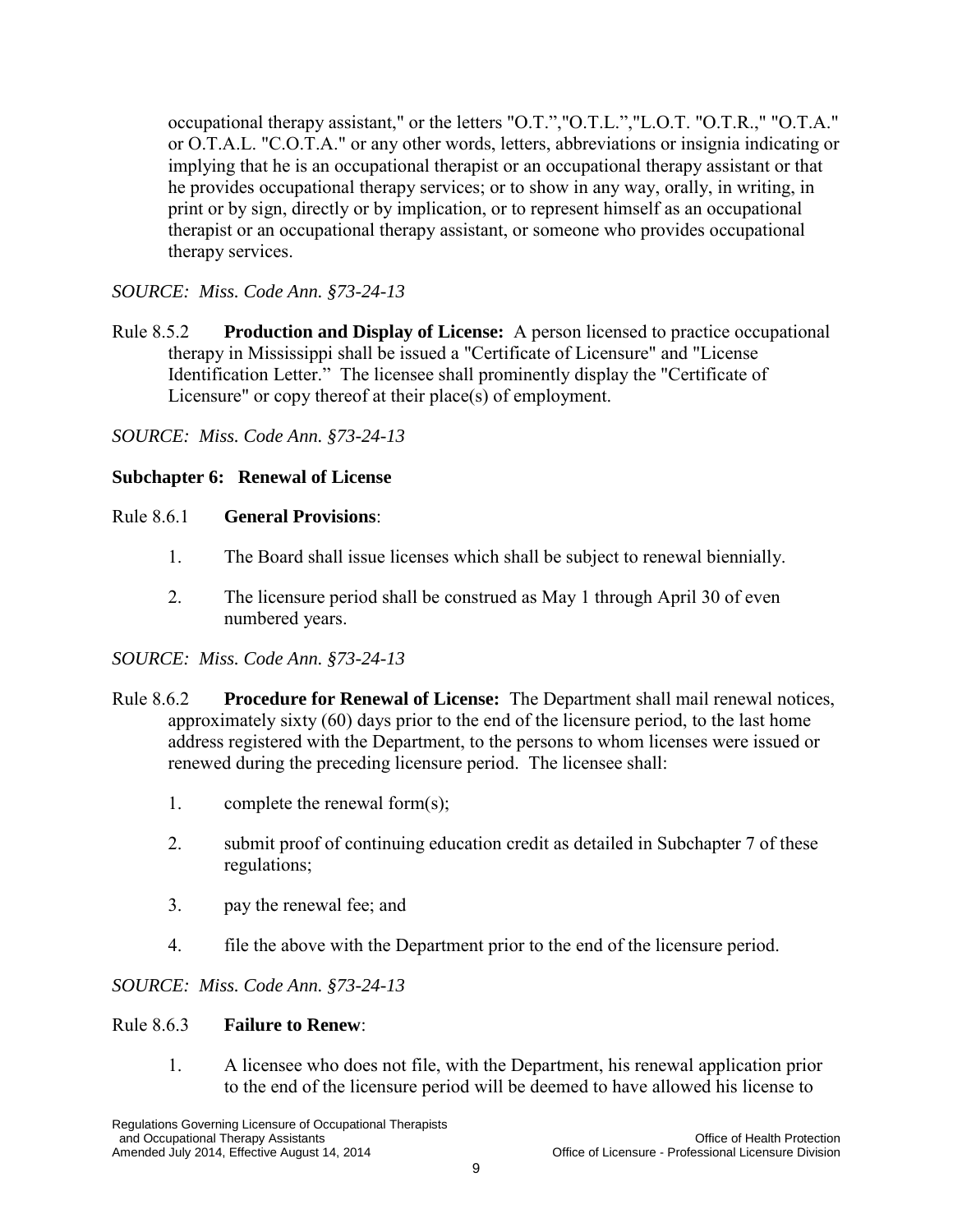lapse. Said license may be reinstated by the Department, in its discretion, by the payment of the renewal fee, the late renewal/reinstatement fee, and the required continuing education hours provided said application for renewal is made within two (2) years after its last expiration date.

<span id="page-24-0"></span>2. A license may not be reinstated after having lapsed for two (2) consecutive years. A new application must be made and the licensure regulations in effect at that time must be met.

*SOURCE: Miss. Code Ann. §73-24-13* 

# **Subchapter 7: Continuing Education (CE)**

Rule 8.7.1 **Definition and philosophy:** Each individual licensed as an occupational therapist or occupational therapy assistant is responsible for optimum service to the consumer and is accountable to the consumer, the employer, and the profession for evidence of maintaining high levels of skill and knowledge. Continuing education is defined as education beyond the basic preparation required for entry into the profession, directly related to the performance and practice of occupational therapy.

<span id="page-24-2"></span><span id="page-24-1"></span>*SOURCE: Miss. Code Ann. §73-24-13* 

# Rule 8.7.2 **Requirements**:

- 1. Regulations set the requirement of 20 contact hours (CH) or 2 Continuing Education Units (CEU) to be accrued during the licensure period. No carryover of continuing education hours from one licensure period to another shall be allowed. At least 30 percent (6 Contact Hours or .6 CEU) of the required continuing education must be directly related to the clinical practice of occupational therapy. The six (6) contact hours related to clinical practice shall be live face-to-face training i.e., no internet training, video training, television training, etc. Of the remaining required 14 hours of training, 50 percent or 7 hours may be non live face-to-face training. Non live training may include home study courses, video, internet, etc. All training shall be from approved sources.
- <span id="page-24-3"></span>2. Individuals applying for initial licensure within a licensing term must accrue continuing education hours on a prorated scale. Written notification of required hours will be sent to the applicant at the time of licensure.
- 3. Persons who fail to accrue the required continuing education hours shall be issued a CE probationary license for the licensure term. Failure to accrue the required hours during the CE probationary period will result in the revocation of the license. Hours accrued are first credited for the delinquent hours lacking from the previous licensure period, and then applied to the current (CE probationary) licensing period.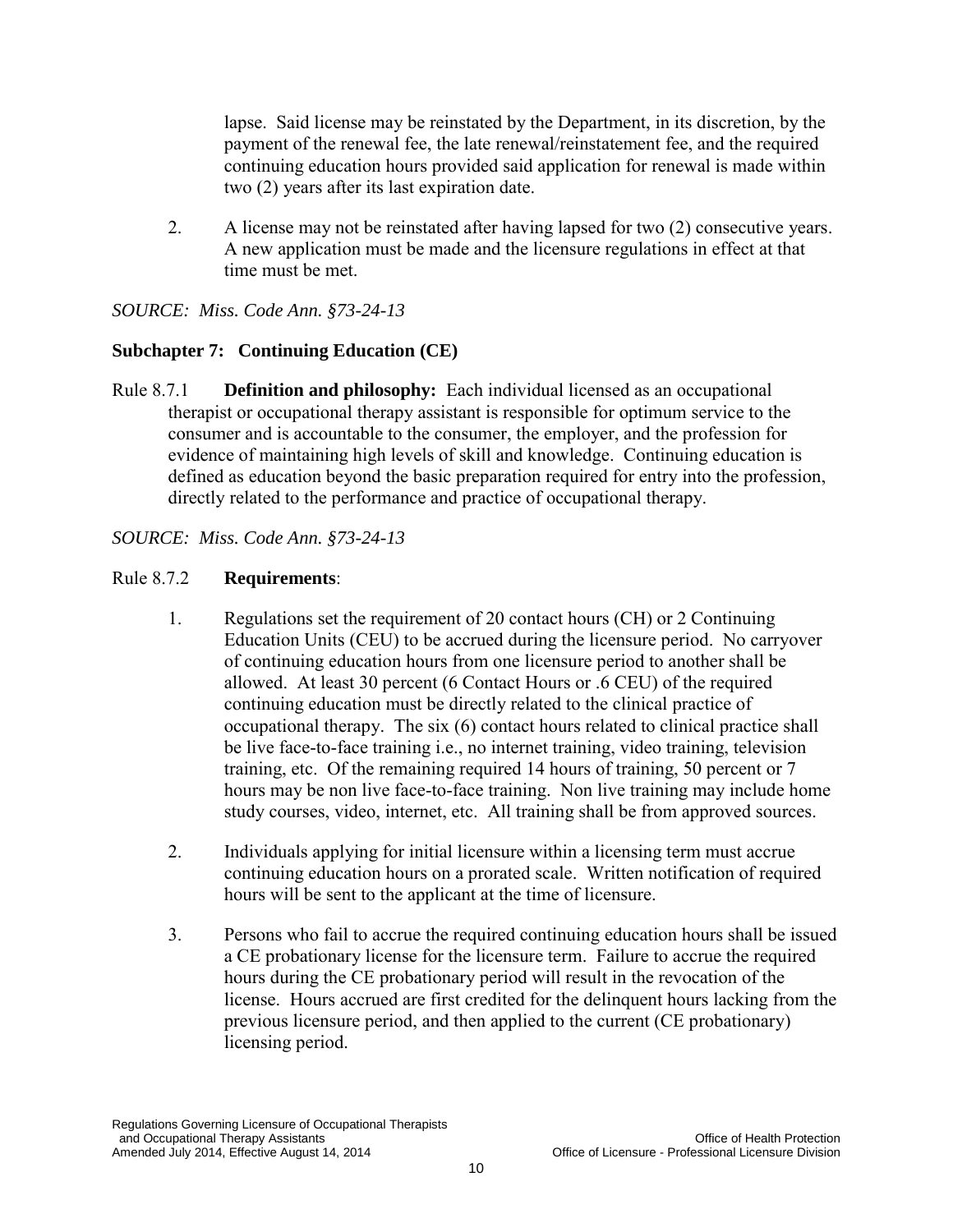4. CE probationary licenses will be issued for one licensure term only. No ensuing license may be CE probationary as a result of not meeting continuing education requirements.

*SOURCE: Miss. Code Ann. §73-24-13* 

- <span id="page-25-0"></span>Rule 8.7.3 **Content Criteria:** The content must apply to the field of occupational therapy and performance and must be designed to meet one of the following goals:
	- 1. Update knowledge and skills required for competent performance beyond entry level as described in current legislation and regulations.
	- 2. Allow the licensee to enhance his knowledge and skills.
	- 3. Provide opportunities for interdisciplinary learning.
	- 4. Extend limits of professional capabilities and opportunities.
	- 5. Facilitate personal contributions to the advancement of the profession.

- <span id="page-25-1"></span>Rule 8.7.4 **Sources of Continuing Education:** Continuing education hours may be accrued from the following sources, when the content of the programs relates to the profession of occupational therapy:
	- 1. Attendance at educational programs:
		- a. Attendance at educational programs where continuing education credit is given and approved by the Mississippi Occupational Therapy Association (MSOTA).
		- b. Attendance at educational programs where continuing education credit is given and approved by the American Occupational Therapy Association (AOTA), including other state association educational programs.
		- c. Attendance at educational programs where continuing education credit is given and/or approved by the National Board for Certification in Occupational Therapy (NBCOT).
		- d. Attendance at educational programs where continuing education credit is given and approved by the American Medical Association (AMA) and its components.
		- e. Attendance at other programs approved for continuing education credit by AOTA, AMA, APTA, ASHA, or their components.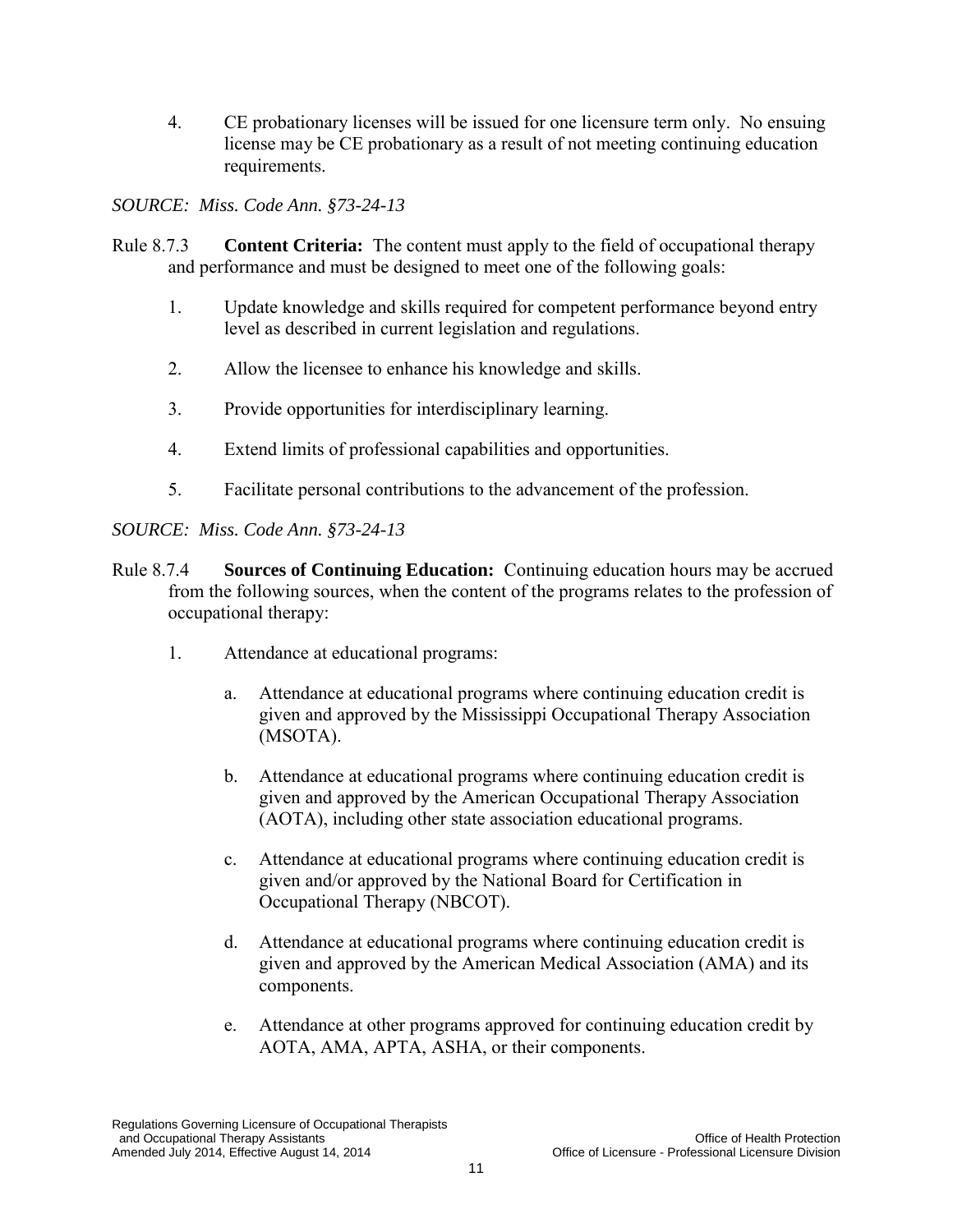- f. Attendance at educational programs where continuing education credit is given and approved by accredited universities or colleges.
- g. Attendance at educational programs where continuing education credit is given and approved by a licensure authority of any jurisdiction in the United States for occupational therapy.
- h. Attendance at educational programs where continuing education credit is given and approved by the American Physical Therapy Association (APTA), including other state association educational programs.
- i. Attendance at educational programs where continuing education credit is given and approved by the American Speech and Hearing Association (ASHA), including other state association educational programs.
- j. A course/provider not approved by one of the organizations listed in Rule 8.7.4(1) will not be accepted as continuing education for licensure renewal purposes. A course not approved by an organization listed in this section of the regulations may be reviewed by the department. Contact the department for information.
- 2. Presentations made before recognized groups of occupational therapists, medical practitioners, or other health related professionals and directly related to the profession of occupational therapy. To be considered for continuing education credit, material outline and a synopsis must be submitted to the Department prior to the presentation date. Notice of approval or disapproval will be sent following a review by the Department. For approved presentations, the presenter may accrue one (1) hour of continuing education credit for each hour of the actual presentation, and one (1) hour of preparation time, for a total of (2) two hours. Presenter credit is given one (1) time only, even though the session may be presented multiple times. No more than 30% of total required hours may be accrued through presentations.
- 3. Academic course work:
	- a. Academic course work taken for credit from a regionally accredited college or university. The courses must relate to the profession of occupational therapy. One academic semester hour shall be equivalent to fifteen (15) clock hours for continuing education credit. No more than fifty percent (50%) of total required hours may be accrued through academic course work. Undergraduate level courses are acceptable only when they can be demonstrated to update or enhance competency in licensee's specific practice field, and documented that course work has not been taken previously, to the satisfaction of the department. Graduate level courses are acceptable for occupational therapists. Undergraduate courses are acceptable for occupational therapy assistants.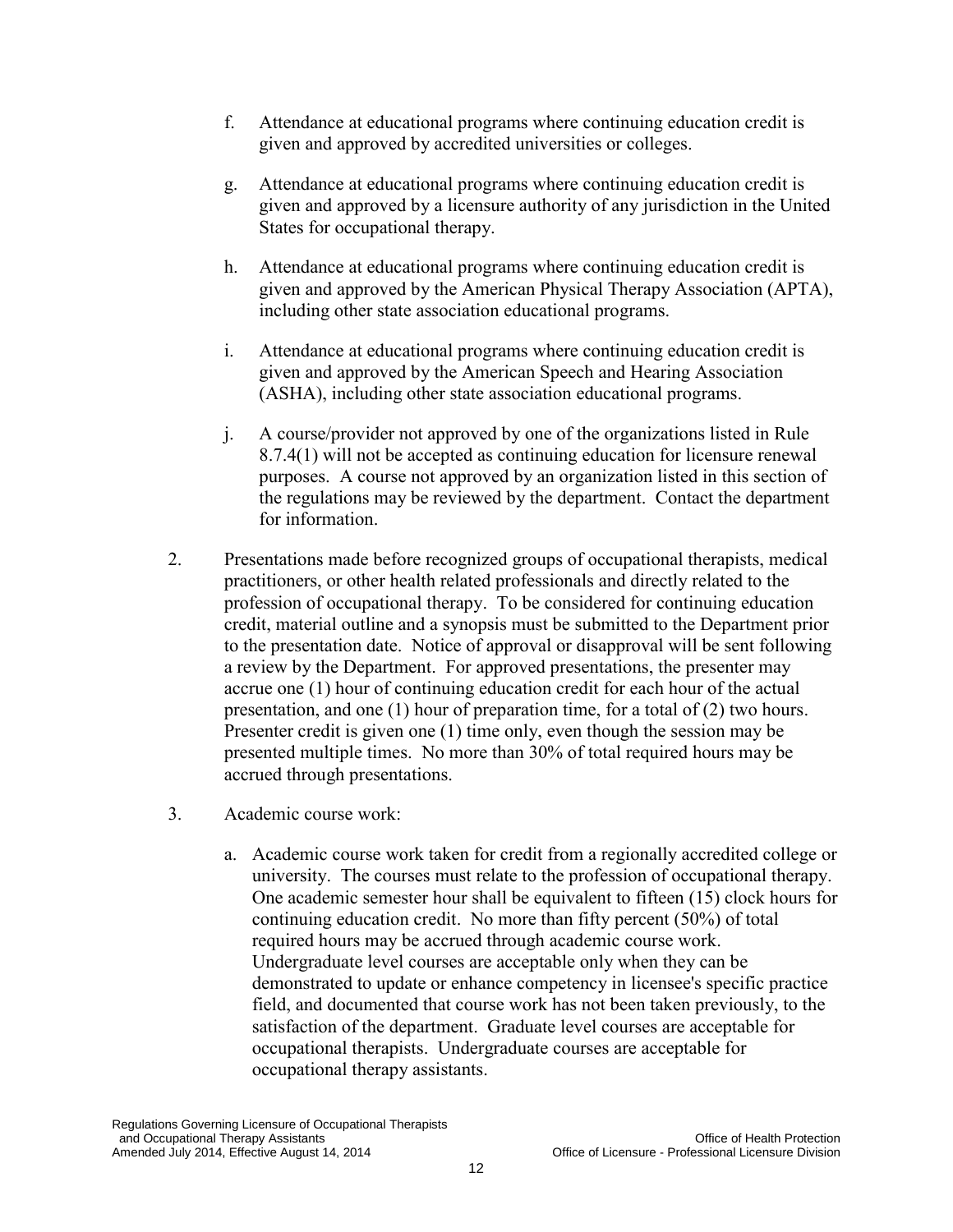- b. Academic course work taken by an OT/OTA for credit toward an advanced degree in occupational therapy may be counted as meeting the full continuing education requirements.
- 4. Home Study Courses approved by the department.
- 5. Professional publications where the licensee is an author. To be considered for continuing education credit, a reprint of the published article must be submitted to the department. Notice of approval or disapproval will be sent out after review by the department. A maximum of 3 contact hours may be accrued through professional publication.
- 6. Supervision of Level I and Level II occupational therapy and occupational therapy assistant students by a Mississippi licensed OT. The total number of supervision hours may not exceed 12 hours.
	- a. Supervision of Level I occupational therapy and occupational therapy assistant students. To be considered for continuing education credit, full direct supervision of a student must be performed for a complete clinical rotation. The educational institution must provide written documentation of the supervision. One continuing education hour per student supervised will be awarded for the full supervision. No more than a maximum of twelve (12) hours may be accrued under this provision during a licensure period. Only the primary supervisor is eligible to receive continuing education credit under this provision.
	- b. Supervision of Level II occupational therapy and occupational therapy assistant students. To be considered for continuing education credit, full direct supervision of a student must be performed for a complete clinical rotation. The educational institution must provide written documentation of the supervision. One continuing education hour per week of supervision per student supervised will be awarded for the full supervision. Co-supervision is acceptable. The supervising  $OT(s)$  shall record dates and times when acting as primary student supervisor. Supervision of more than one student at a time is acceptable. The supervising OT(s) shall record dates and times of supervision provided to each student. No more than a maximum of twelve (12) hours may be accrued under this provision during a licensure period.
- <span id="page-27-0"></span>7. Specific **UNACCEPTABLE** activities include:
	- a. All in-service programs not approved under Rule 8.7.4(1) of these regulations.
	- b. Orientation to specific work-site programs dealing with organizational structures, processes, or procedures.
	- c. Meetings for purposes of policy decision.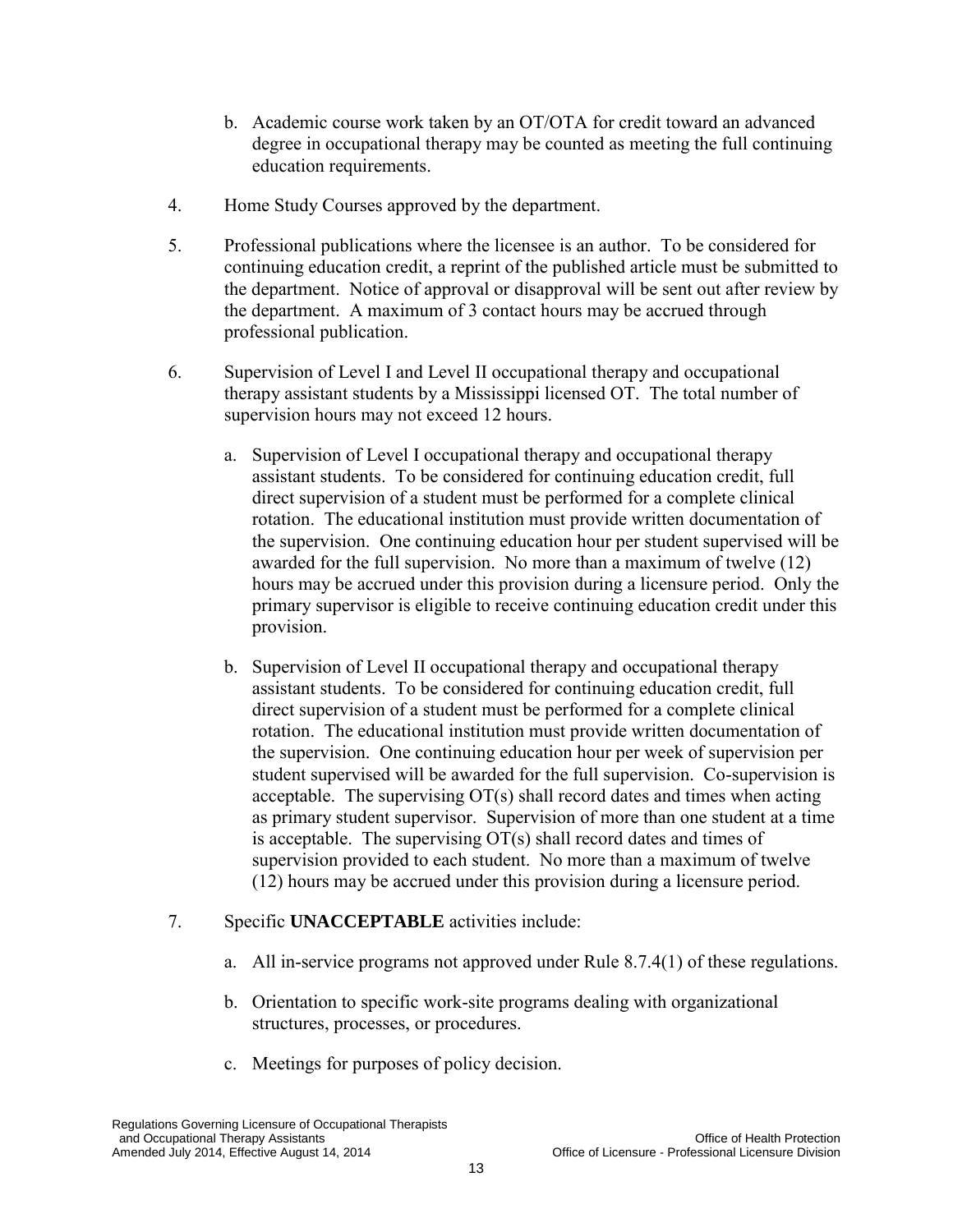- d. Non-educational meetings at annual conferences, chapter, or organizational meetings.
- e. Entertainment or recreational meetings or activities.
- f. Committee meetings, holding of office, serving as an organizational delegate.
- g. CPR education.
- h. Self-directed studies other than those previously outlined.

- <span id="page-28-1"></span><span id="page-28-0"></span>Rule 8.7.5 **Reporting Procedures for Continuing Education:** It is the responsibility of the licensee to insure that the following criteria are met with respect to continuing education credit:
	- 1. Attendance at seminars, workshops, presentations, etc., approved by an organization listed in Rule 8.7.4(1) is automatically accepted for credit unless sessions are duplicated. Verification of attendance may be made by submitting a continuing education certificate (must include source, number of continuing education hours and date of attendance) and proof of approval for the program/provider.
	- 2. Credit for presentations: Submit a copy of the Department's approval letter.
	- 3. Academic course work credits must meet the content criteria in Rule 8.7.3, and must be accompanied by a course description from the college or university catalog and a copy of the transcript or final grade report. A minimum course grade of "C" is required for CE credit.
	- 4. Home Study Course: A certificate of completion must be submitted to receive continuing education credit.
	- 5. Publication: A letter of approval from the department.

# *SOURCE: Miss. Code Ann. §73-24-13*

# **Subchapter 8: Revocation, Suspension and Denial of License**

- Rule 8.8.1 **Standards of Conduct:** Licensees subject to these regulations shall conduct their activities, services, and practice in accordance with this section. Licensees may be subject to the exercise of the disciplinary sanctions enumerated in Rule 8.8.6 of these regulations if the Department finds that a licensee is guilty of any of the following:
	- 1. Negligence in the practice or performance of professional services or activities.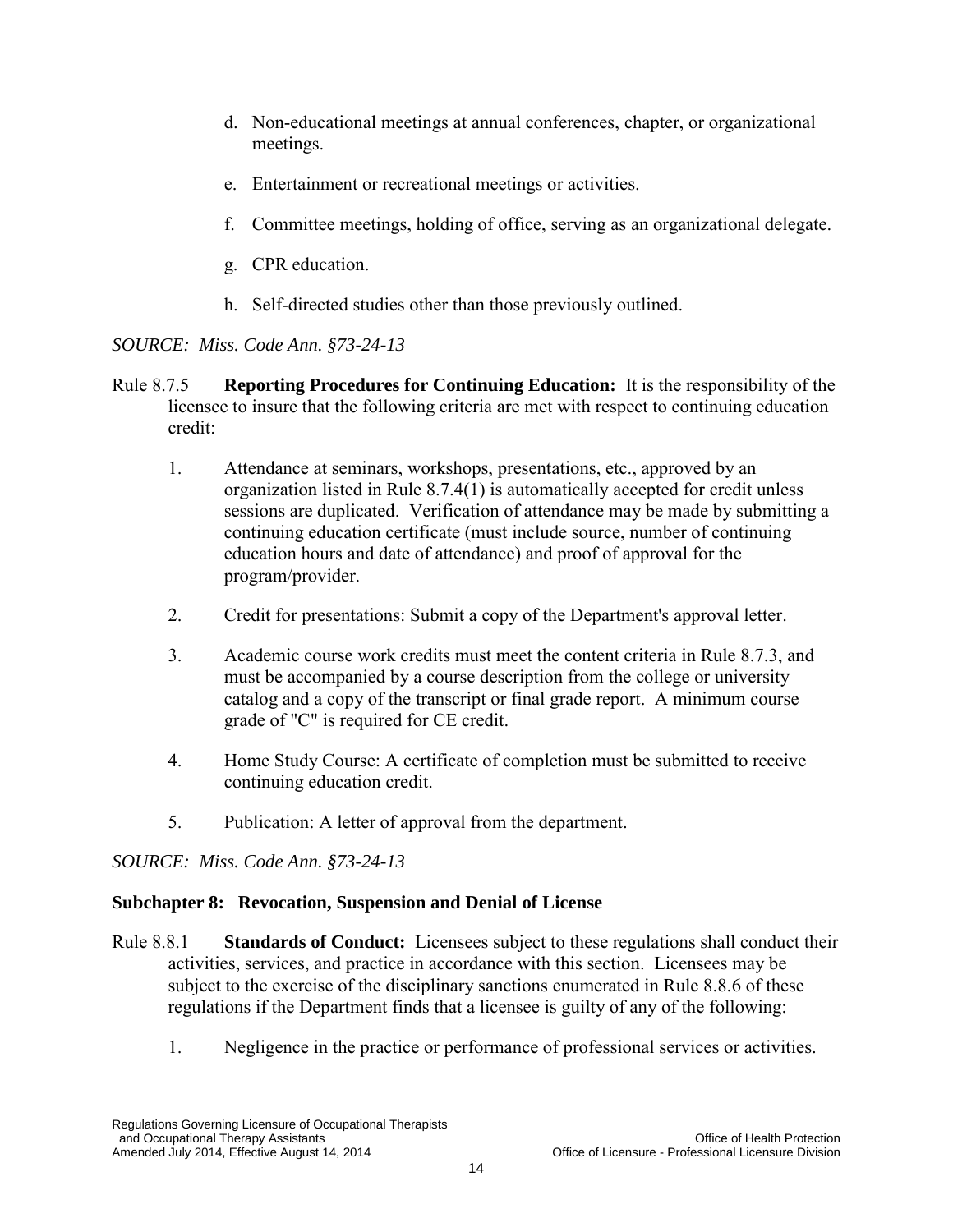- 2. Engaging in dishonorable, unethical, or unprofessional conduct of a character likely to deceive, defraud, or harm the public in the course of professional services or activities.
- 3. Perpetrating or cooperating in fraud or material deception in obtaining or renewing a license or attempting the same.
- 4. Being convicted of any crime which has a substantial relationship to the licensee's activities and services or an essential element of which is misstatement, fraud, or dishonesty.
- 5. Being convicted of any crime which is a felony under the laws of this state or the United States.
- 6. Engaging in or permitting the performance of unacceptable services personally or by others working under the licensee's supervision due to the licensee's deliberate or negligent act or acts or failure to act, regardless of whether actual damage or damages to the public is established.
- 7. Continued practice although the licensee has become unfit to practice as a occupational therapist or occupational therapy assistant due to:
	- a. failure to keep abreast of current professional theory or practice; or
	- b. physical or mental disability; the entry of an order or judgment by a court of competent jurisdiction that a licensee is in need of mental treatment or is incompetent shall constitute mental disability; or
	- c. addiction or severe dependency upon alcohol or other drugs which may endanger the public by impairing the licensee's ability to practice.
- 8. Having disciplinary action taken against the licensee's license in another state.
- 9. Making differential, detrimental treatment against any person because of race, color, creed, sex, religion, or national origin.
- 10. Engaging in lewd conduct in connection with professional services or activities.
- 11. Engaging in false or misleading advertising.
- 12. Contracting, assisting, or permitting unlicensed persons to perform services for which a license is required under these regulations.
- 13. Violation of any probation requirements placed on a license by the Board.
- 14. Revealing confidential information except as may be required by law.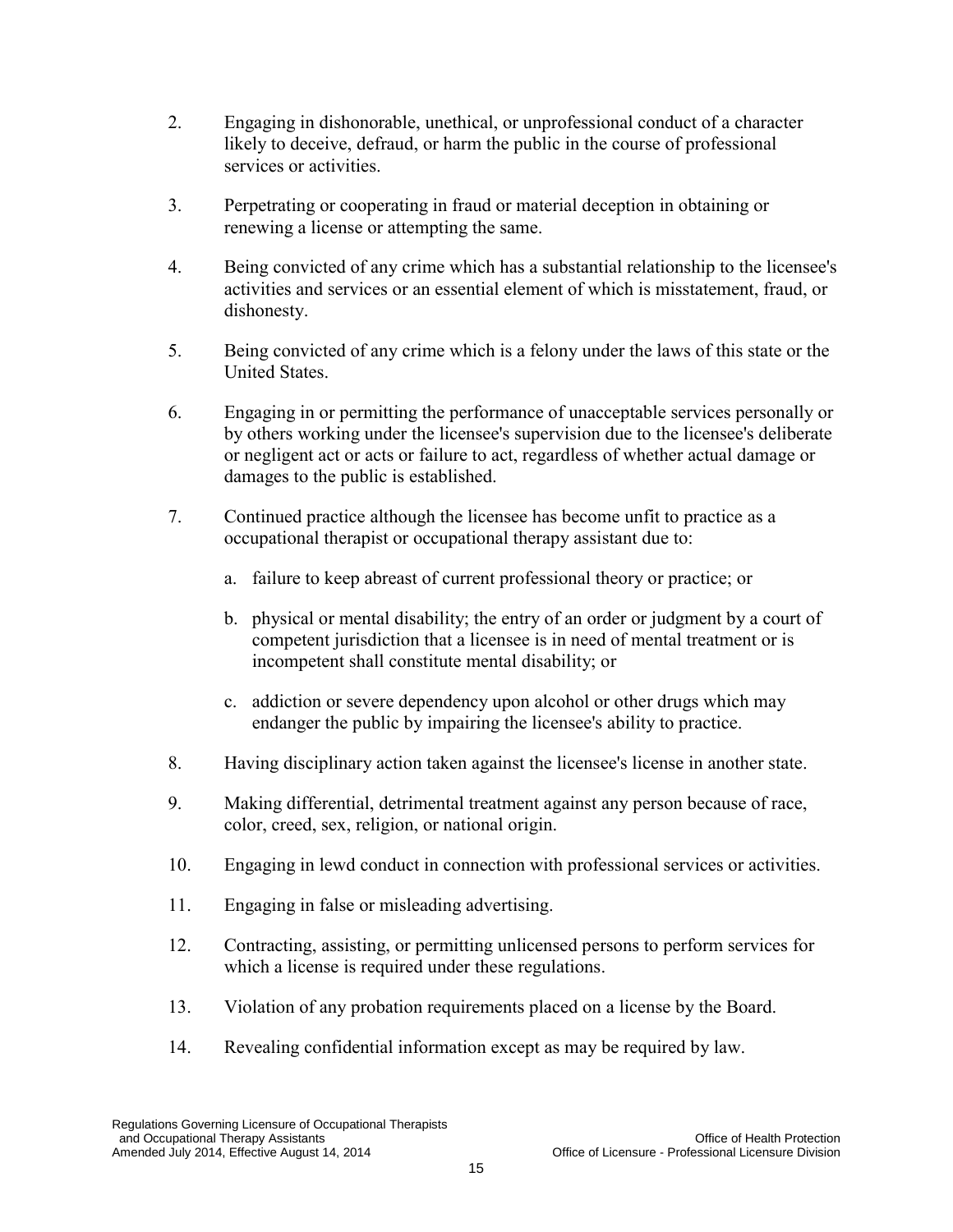- 15. Failing to inform clients of the fact that the client no longer needs the services or professional assistance of the licensee.
- 16. Charging excessive or unreasonable fees or engaging in unreasonable collection practices.
- 17. For treating or attempting to treat ailments or other health conditions of human beings other than by occupational therapy as authorized by these regulations.
- <span id="page-30-0"></span>18. For applying or offering to apply occupational therapy as an occupational therapist within the scope of occupational therapy, or for acting as an occupational therapy assistant other than under the supervision or in consultation with a licensed occupational therapist.
- 19. Violations of the current code of ethics for occupational therapists and occupational therapy assistants adopted by the American Occupational Therapy Association or its successor organization.
- 20. Violations of any rules or regulations promulgated pursuant to these regulations.
- 21. Has engaged in any conduct considered by the Board to be detrimental to the profession of occupational therapy.
- 22. The Department may order a licensee to submit to a reasonable physical or mental examination if the licensee's physical or mental capacity to practice safely is at issue in a disciplinary proceeding. Failure to comply with a board order to submit to a physical or mental examination shall render a licensee subject to the summary suspension procedures described in Rule 8.8.2 of these regulations.

# <span id="page-30-1"></span>Rule 8.8.2 **Summary Suspension**:

- 1. The Department may summarily suspend a license without a hearing, simultaneously with the filing of a formal complaint and notice of hearing, if the Department determines that:
	- a. the health, safety, or welfare of the general public is in immediate danger; or
	- b. the licensee's physical capacity to practice his profession is in issue; or
	- c. the licensee's mental capacity to practice his profession is in issue.
- <span id="page-30-2"></span>2. If the Department summarily suspends a license, a hearing must begin within twenty (20) days after such suspension begins, unless continued at the request of the licensee.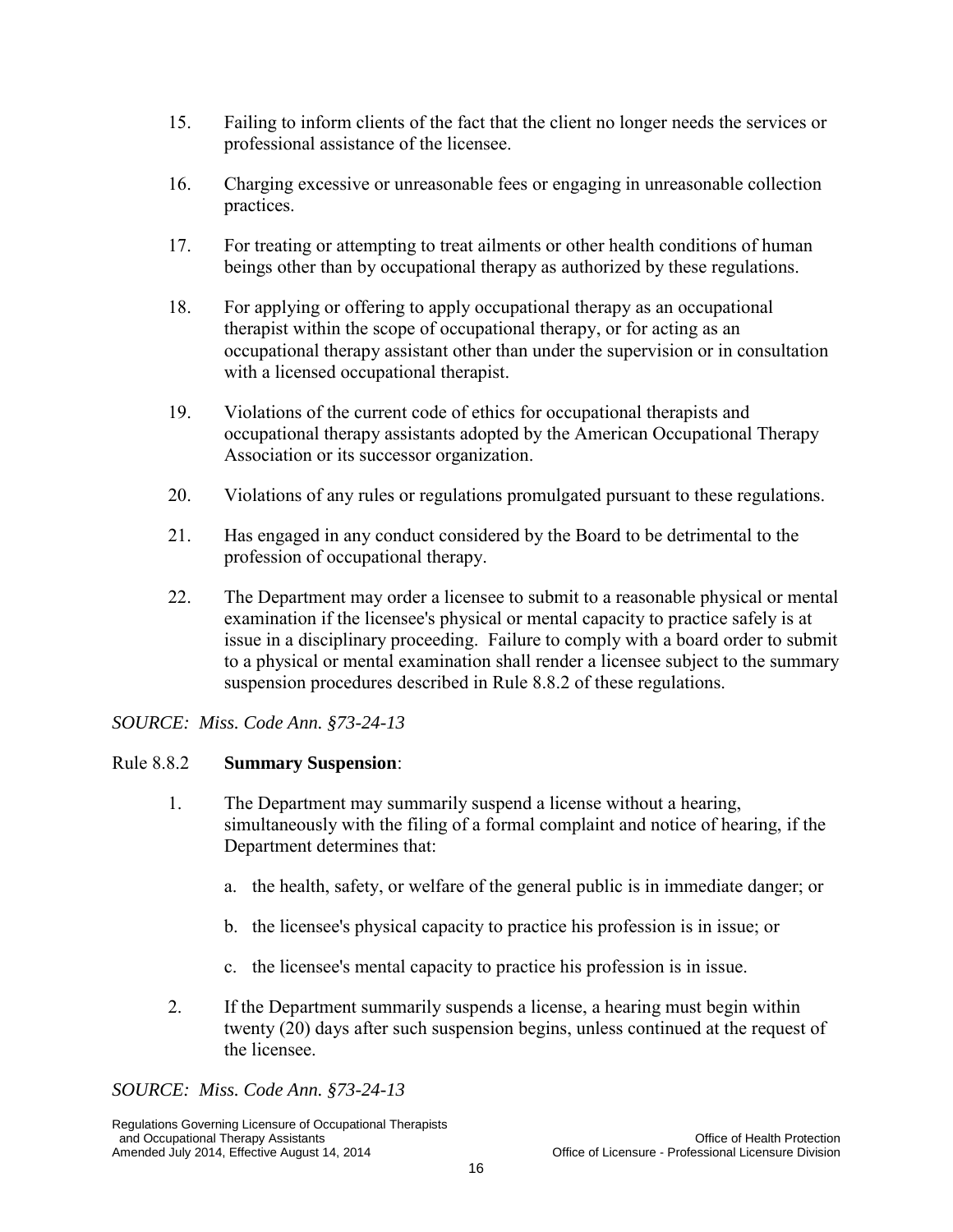- <span id="page-31-0"></span>Rule 8.8.3 **Complaints:** All complaints concerning a licensee, his business, or professional practice, shall be reviewed by the Department. Each complaint received shall be logged, recording at a minimum the following information:
	- 1. licensee's name;
	- 2. name of the complaining party, if known;
	- 3. date of complaint;
	- 4. brief statement of complaint; and
	- 5. disposition.
- *SOURCE: Miss. Code Ann. §73-24-13*
- Rule 8.8.4 **Investigation:** All complaints will be investigated and evaluated by Department.
- *SOURCE: Miss. Code Ann. §73-24-13*

# Rule 8.8.5 **Notice of Charges and Hearing**

- 1. Following the investigative process, the Department may file formal charges against the licensee. Such formal complaint shall, at a minimum, inform the licensee of the facts which are the basis of the charge and which are specific enough to enable the licensee to defend against the charges.
- 2. Each licensee, whose conduct is the subject of a formal charge which seeks to impose disciplinary action against the licensee, shall be served notice of the formal charge at least thirty (30) days before the date of hearing. A hearing shall be presided over by the Board or the Board's designee. Service shall be considered to have been given if the notice was personally received by the licensee, or the notice was mailed certified, return receipt requested, to the licensee at the licensee's last known address as listed with the Department. The notice of the formal hearing shall consist at a minimum of the following information:
	- a. the time, place and date of hearing;
	- b. that the licensee shall appear personally at the hearing and may be represented by counsel;
	- c. that the licensee shall have the right to produce witnesses and evidence in the licensee's behalf and shall have the right to cross-examine adverse witnesses and evidence;
	- d. that the hearing could result in disciplinary action being taken against the licensee's license;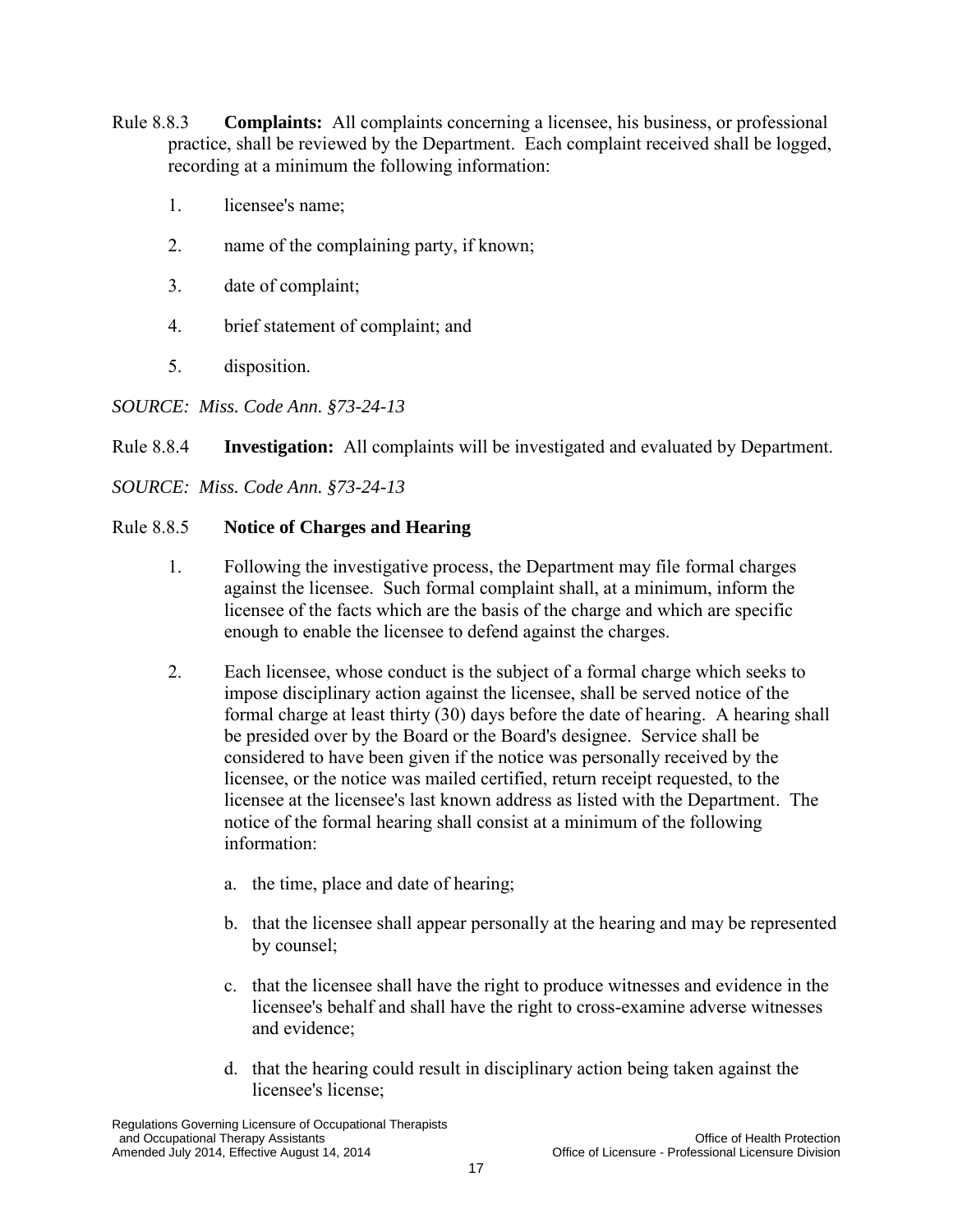- e. that rules for the conduct of these hearings exist and it may be in the licensee's best interest to obtain a copy; and
- f. that the Department, or its designee, shall preside at the hearing and following the conclusion of the hearing shall make findings of facts, conclusions of law and recommendations, separately stated, to the Board as to what disciplinary action, if any, should be imposed on the licensee.
- 3. The Department may order a licensee to submit to a reasonable physical or mental examination if the licensee's physical or mental capacity to practice safely is at issue in a disciplinary proceeding. Failure to comply with a board order to submit to a physical or mental examination shall render a licensee subject to the summary suspension procedures described in Rule 8.8.2 of these regulations.
- <span id="page-32-0"></span>4. The Department or its designee shall hear evidence produced in support of the formal charges and contrary evidence produced by the licensee. At the conclusion of the hearing, the Board shall issue an order, within sixty (60) days.
- 5. Disposition of any complaints may be made by consent order or stipulation between the Board and the licensee.
- 6. All proceedings pursuant to this section are matters of public record and shall be preserved pursuant to state law.

- Rule 8.8.6 **Sanctions:** The Department may impose any of the following sanctions, singly or in combination, when it finds that a licensee is guilty of any of the above offenses:
	- 1. Revoke the license.
	- 2. Suspend the license, for any period of time.
	- 3. Censure the licensee.
	- 4. Impose a monetary penalty of not more than Two Hundred Dollars (\$200.00).
	- 5. Place a licensee on probationary status and require the licensee to submit to any of the following:
		- a. report regularly to the Department, or its designee, upon matters which are the basis of probation;
		- b. continue to renew professional education until a satisfactory degree of skill has been attained in those areas which are the basis of probation; or
		- c. such other reasonable requirements or restrictions as are proper.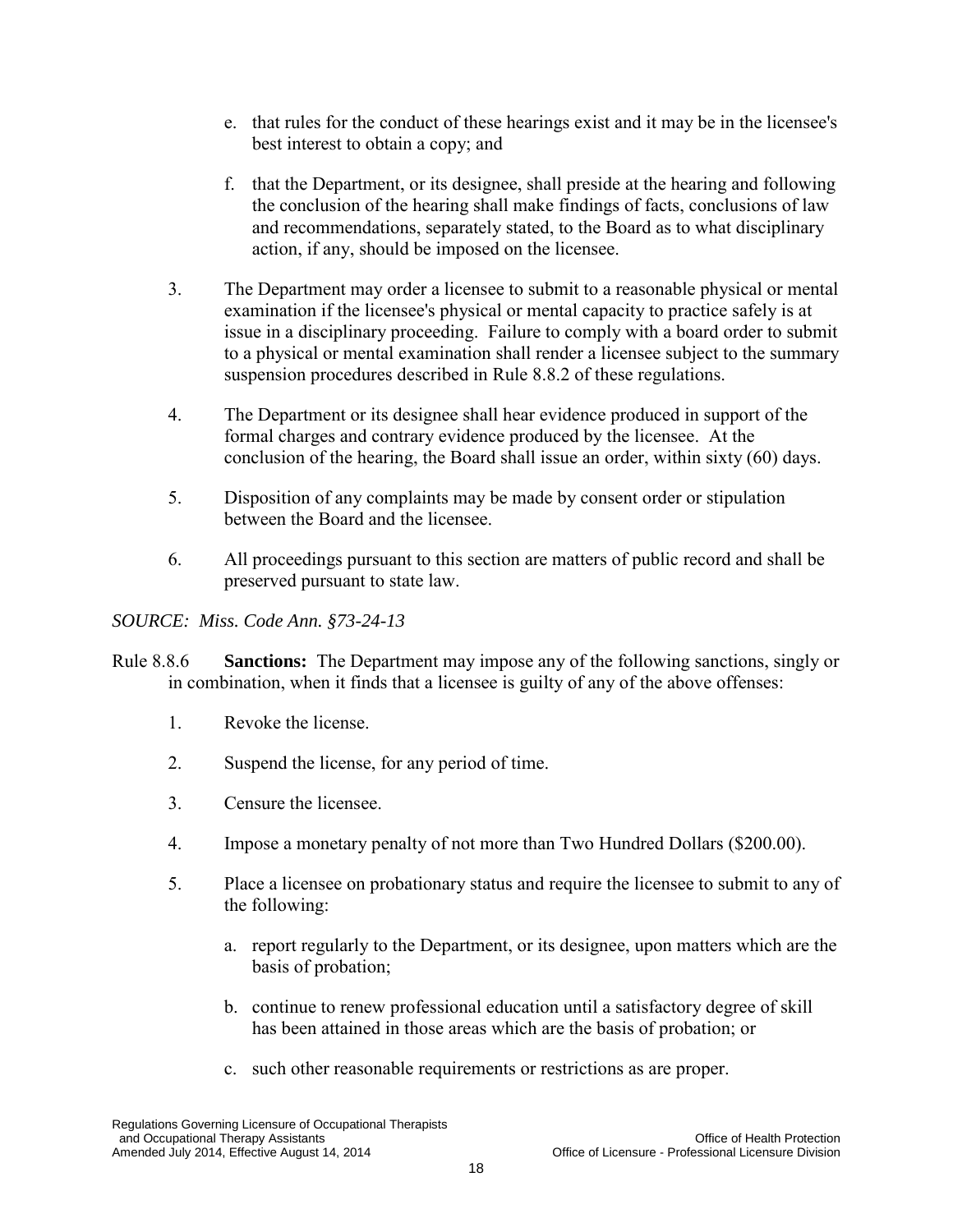- 6. Refuse to renew a license.
- <span id="page-33-0"></span>7. Revoke probation which has been granted and impose any other disciplinary action in this subsection when the requirements of probation have not been fulfilled or have been violated.
- 8. The Department may seek the counsel of the Mississippi Advisory Council in Occupational Therapy regarding disciplinary actions.
- <span id="page-33-2"></span><span id="page-33-1"></span>9. Disposition of any formal complaint may be made by consent order or stipulation between the board and the licensee.

Rule 8.8.7 **Appeals:** Any person aggrieved by a decision of the Department shall have a right of appeal in the manner provided for in the Act and the Laws of the State of Mississippi.

*SOURCE: Miss. Code Ann. §73-24-13* 

#### **Subchapter 9: Exceptions and Exemptions**

- Rule 8.9.1 **Exceptions:** Nothing in this chapter shall be construed as preventing or restricting the practice, services or activities of:
	- 1. Any person, licensed in this state by any other law, from engaging in the profession or occupation for which he or she is licensed;
	- 2. Any person who is employed as an occupational therapist or occupational therapy assistant by the United States armed services, the U.S. Public Health Service, the Veteran's Administration or other federal agencies, if such person provides occupational therapy solely under the director or control of the organization by which he is employed;
	- 3. Any person pursuing a course of study leading to a degree or certificate in occupational therapy in an accredited, recognized or approved educational program, or advanced training in a specialty area, if such activities and services constitute a part of the supervised course of study, and if such person is designated by a title which clearly indicates his status as a trainee or student; (revised 2/20/98)
	- 4. Any person fulfilling the supervised fieldwork experience requirements of Section 73-24-19, if such activities and services constitute a part of the experience necessary to meet the requirements of that section;
	- 5. Any person employed as an occupational therapy aide or who works under the supervision of a licensed occupational therapist; or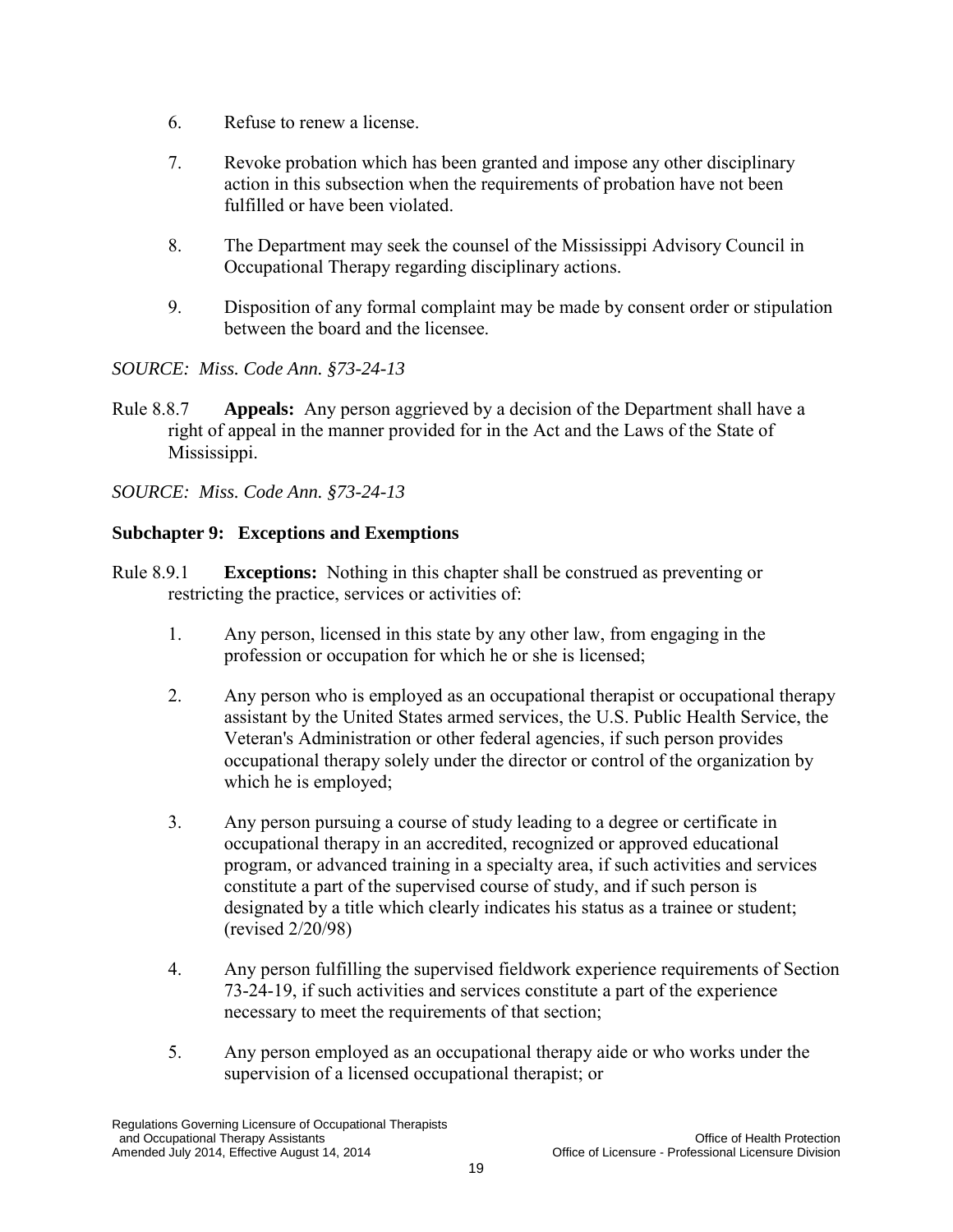- 6. Any person performing occupational therapy services in the state, if these services are performed for no more than thirty (30) days in a calendar year under the supervision of an occupational therapist licensed under this chapter, if:
	- a. The person is licensed under the law of another state which has licensure requirements at least as stringent as the requirements of this chapter, or
	- b. The person is certified as an Occupational Therapist Registered (OTR) or a Certified Occupational Therapy Assistant (COTA), established by the National Board for Certification in Occupational Therapy (NBCOT) or its successor organization.
- 7. Any licensee who will supervise a person performing occupational therapy services in the state shall ensure that the following information is on file and satisfactory with the department prior to the person performing occupational therapy services:
	- a. Proof that the person meets one or both of the requirements in subsection  $6(a)(b)$  of this section of the regulations; and
	- b. A schedule indicating when the person will be performing occupational therapy services; and
	- c. The name(s) of the facility(ies) where the person will perform occupational therapy services.
- <span id="page-34-2"></span><span id="page-34-1"></span><span id="page-34-0"></span>8. Any person certified by the American Board of Certification in Orthotics and Prosthetics as a Certified Orthotist, C.O., Certified Prosthetist, C.P., Certified Prosthetist/Orthotist, C.P.O., or anyone working under their direct supervision.

# **Subchapter 10: Occupational Therapy Assistant**

- Rule 8.10.1 **Definition:** An occupational therapy assistant (OTA), shall be defined as an individual who meets the qualifications and requirements as set forth in Subchapter 4 of these regulations, and has been issued a license by the Department. The roles and responsibilities of an OTA are:
	- 1. To practice only under the supervision of, or in consultation with, an occupational therapist licensed to practice in Mississippi.
	- 2. To assist with but not perform total patient evaluations.
	- 3. To perform treatment procedures as delegated by the occupational therapist.
	- 4. To supervise other supportive personnel as charged by the occupational therapist.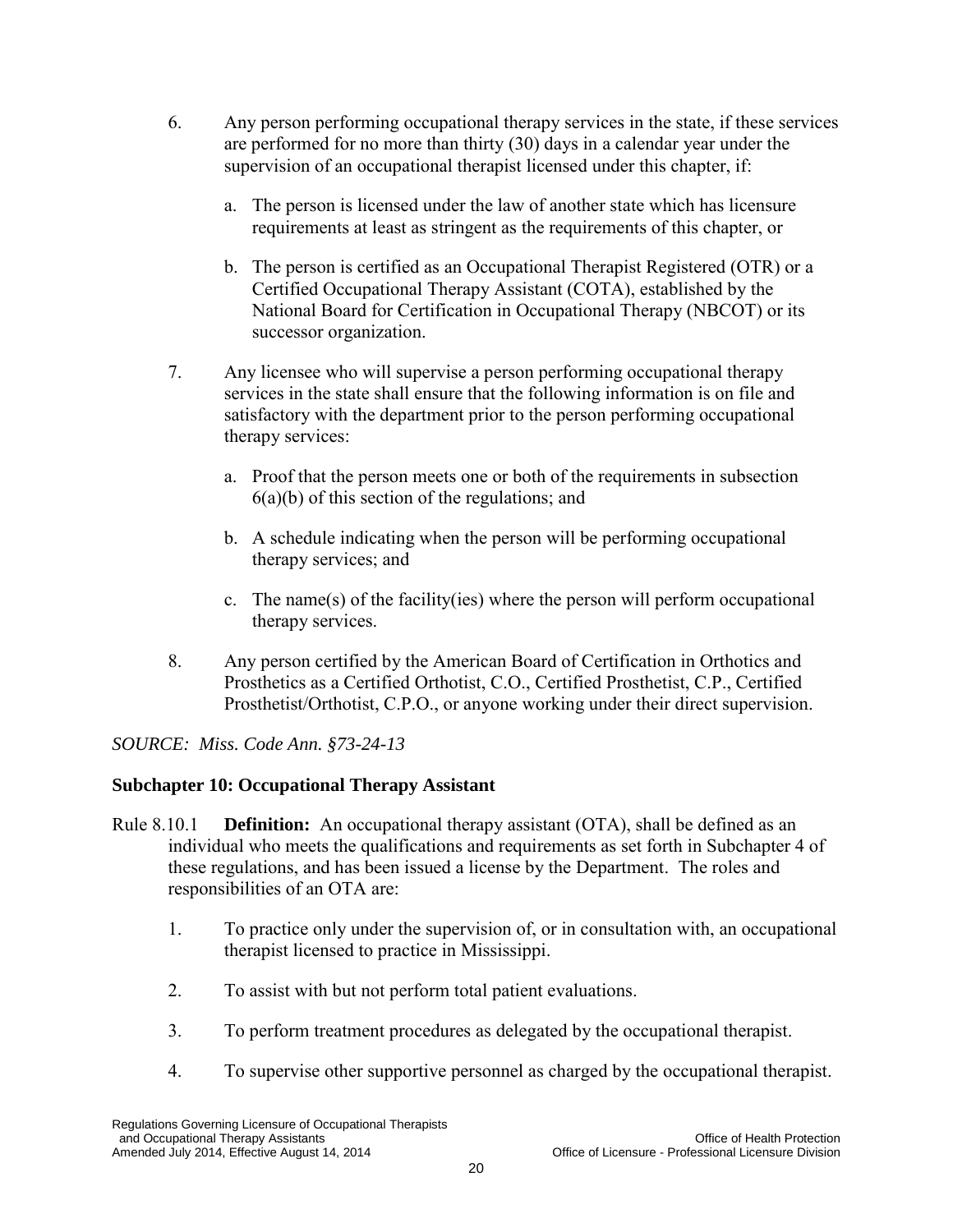- 5. To notify the occupational therapist of changes in the patient's status, including all untoward patient responses.
- <span id="page-35-0"></span>6. To discontinue immediately any treatment procedures which in their judgment appear to be harmful to the patient.
- 7. To refuse to carry out treatment procedures that they believe to be not in the best interest of the patient.

#### Rule 8.10.2 **Supervision or Consultation**:

- 1. An occupational therapy assistant issued a limited permit (see Rule 8.4.5).
- 2. An occupational therapy assistant issued a regular license.
	- a. Supervision or consultation which means face-to-face meetings of supervisor and supervisee (OT and OTA) to review and evaluate treatment and progress at the work site, and regular interim communication between the supervisor and supervisee. A face-to-face meeting is held at least once every seventh treatment day or 21 calendar days, whichever comes first.
	- b. The supervising occupational therapist must be accessible by telecommunications to the occupational therapy assistant on a daily basis while the occupational therapy assistant is treating patients.
	- c. Regardless of the practice setting, the following requirements must be observed when the occupational therapist is supervising or consulting with the occupational therapy assistant:
		- i. The initial visit for evaluation of the patient and establishment of a plan of care must be made by the supervising or consulting occupational therapist.
		- ii. A joint supervisory visit must be made by the supervising occupational therapist and the occupational therapy assistant with the patient present at the patient's residence or treatment setting once every 7 treatment days or every 21 days, whichever comes first.
		- iii. A supervisory visit should include:
			- 1. A review of activities with appropriate revision or termination of the plan of care;
			- 2. An assessment of utilization of outside resources (whenever applicable);
			- 3. Documentary evidence of such visit;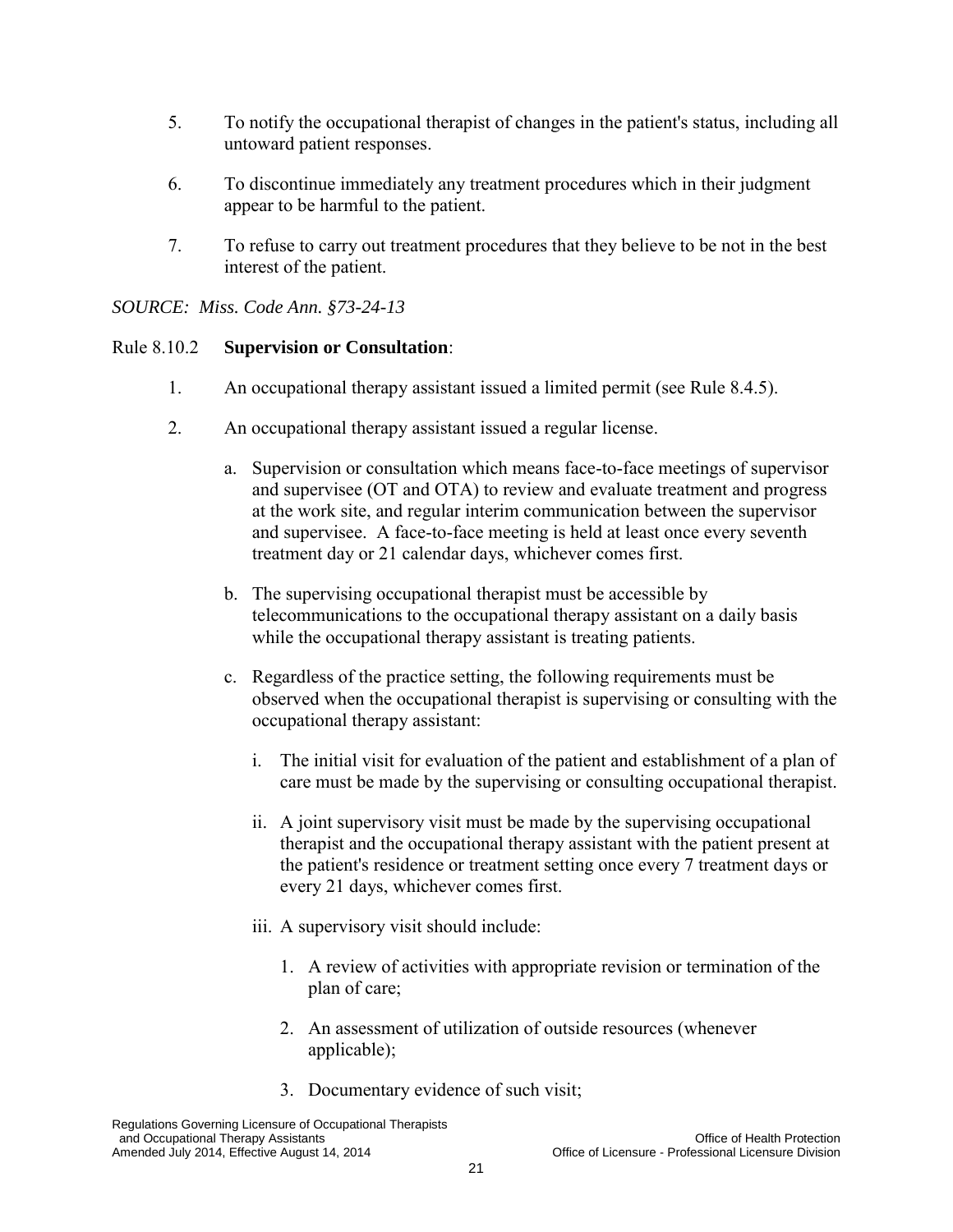- 4. Discharge planning as indicated.
- iv. An occupational therapist may not supervise/consult with more than two (2) occupational therapy assistants except in school settings, or settings where maintenance or tertiary type services are provided, such as the regional treatment centers under the direction of the Department of Mental **Health**
- 3. Occupational therapy aides:
	- a. An occupational therapy aide is an unlicensed person who assists an occupational therapist or occupational therapy assistant as defined in Rule 8.1.3 of these regulations. An occupational therapy aide is a worker who is trained on the job.
	- b. Duties assigned to an occupational therapy aide must be determined and directly supervised by a licensed occupational therapist or occupational therapy assistant and must not exceed the level of specific training, knowledge, skill and competence of the individual being supervised.
	- c. The supervising occupational therapist or occupational therapy assistant is professionally responsible for the acts or actions performed by any occupational therapy aide supervised by the licensee in the occupational therapy setting.
	- d. Documentation of all training specific to the aide's duties must be in the aide's file.
	- e. Duties or functions which occupational therapy aides shall not perform include the following:
		- i. Interpreting referrals or prescriptions for occupational therapy services;
		- ii. Performing evaluative procedures;
		- iii. Developing, planning, adjusting, or modifying treatment procedures;
		- iv. Preparing written documentation of patient treatment or progress; and
		- v. Act independently without the direct supervision of a licensed occupational therapist or occupational therapy assistant during patient therapy sessions.
- <span id="page-36-1"></span><span id="page-36-0"></span>4. The supervision/consultation requirements stated in these regulations are minimal. It is the professional responsibility and duty of the licensed occupational therapist to provide the occupational therapist assistant with more supervision if deemed necessary in the occupational therapist's professional judgment.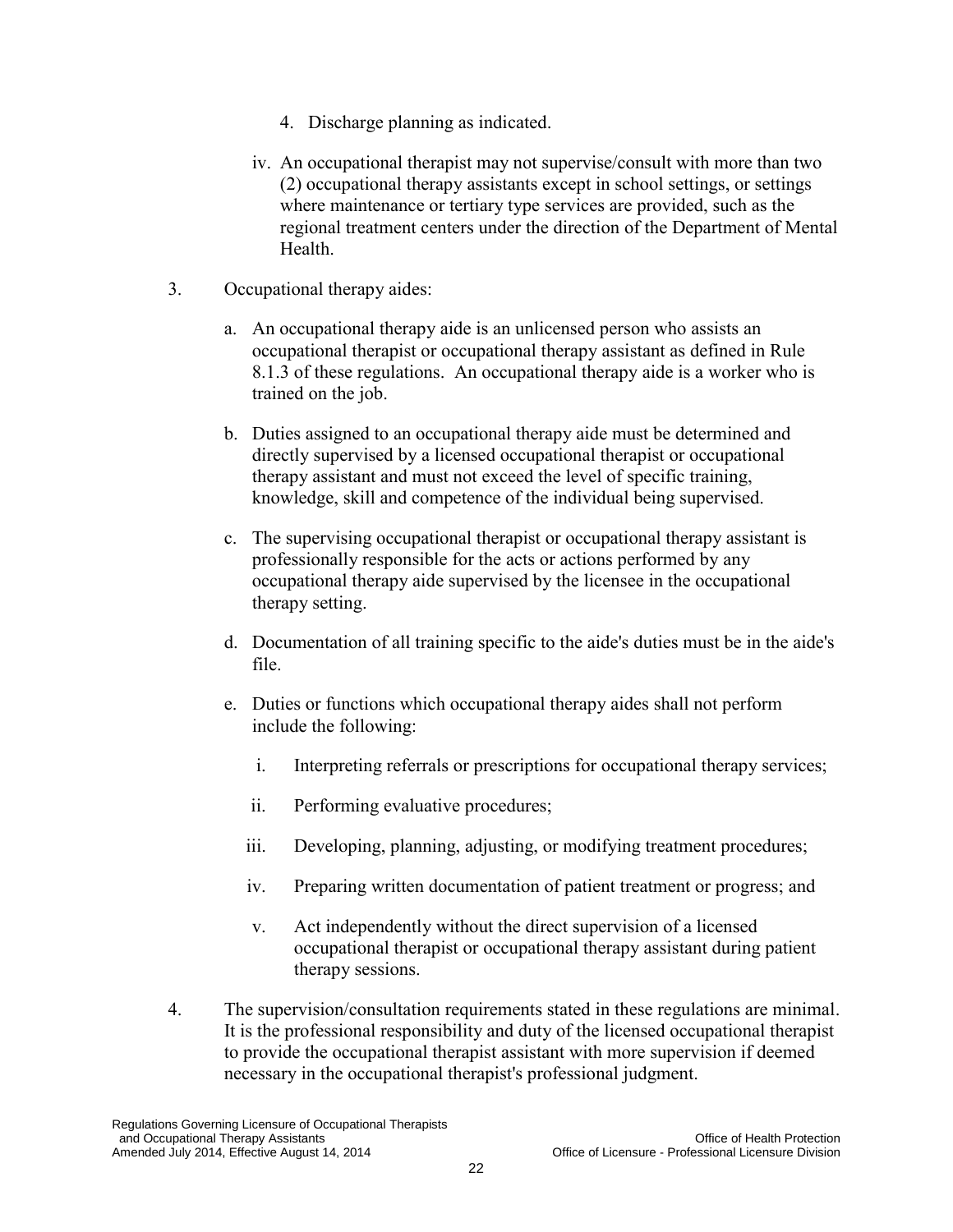#### **Subchapter 11: Criminal Offenses and Punishment**

#### Rule 8.11.1 **Criminal Offenses and Punishment**

- 1. Any person who violates any provision of Subchapter 5 of these regulations, upon conviction, shall be guilty of a misdemeanor and shall be fined not more than One Thousand Dollars (\$1,000.00) for each violation.
- 2. Any person who knowingly shall make a material false statement in his application for license under these regulations or in response to any inquiry by the department or the board shall be fined not less than One Hundred Dollars (\$100.00) nor more than Five Hundred Dollars (\$500.00) or imprisoned for not less than ten (10) days nor more than sixty (60) days, or both such fine and imprisonment.

#### <span id="page-37-0"></span>*SOURCE: Miss. Code Ann. §73-24-13*

#### <span id="page-37-1"></span>**Subchapter 12: Fees**

Rule 8.12.1 **Method of Payment** In accordance with the Act, the following non-refundable fees, where applicable, are payable to the Mississippi State Department of Health by check or money order.

<span id="page-37-2"></span>*SOURCE: Miss. Code Ann. §73-24-13* 

#### Rule 8.12.2 **Schedule of Fees:**

| 1. | \$100.00              |
|----|-----------------------|
| 2. | Initial Licensure fee |
|    | a.                    |
|    |                       |
| 3. | Renewal Fee           |
|    | a.                    |
|    |                       |
| 4. |                       |
| 5. | $.$ \$ 25.00          |
| 6. | $.$ \$ 25.00          |
|    |                       |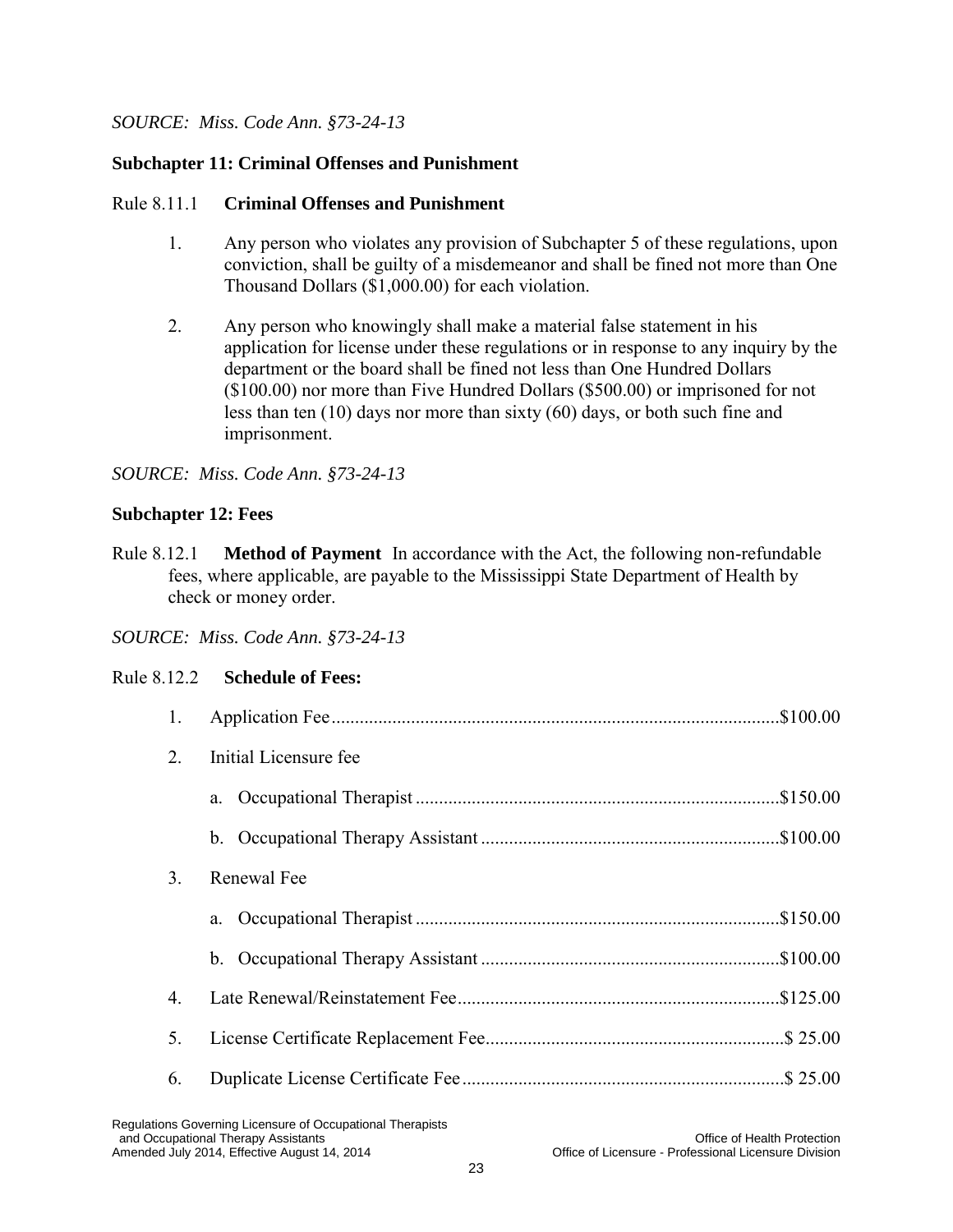|   | 7. [Reserved]        |      |
|---|----------------------|------|
| 8 | \$25.00              |      |
| 9 | $.$ \$ 50.00         |      |
|   | 10. Examination Fee: |      |
|   |                      | $**$ |
|   |                      | $**$ |
|   |                      |      |

\*\*Contact the examination administrant for current examination fees.

#### *SOURCE: Miss. Code Ann. §73-24-13*

<span id="page-38-0"></span>Rule 8.12.3 **Examination Fee:** Fees for the examination are to be paid to the appropriate examination administrant.

*SOURCE: Miss. Code Ann. §73-24-13* 

#### <span id="page-38-1"></span>**Subchapter 13: Administrative Grievance Procedure**

#### <span id="page-38-2"></span>Rule 8.13.1 **Administrative Appeals**:

- 1. Any person aggrieved by a decision regarding the initial application for licensure or the renewal of licensure shall have the right of a second review by the Director of Professional Licensure and Council or a designated member of the Council.
- 2. Any person aggrieved by a decision rendered after the second review shall have the right of administrative appeal and a public hearing to be conducted in accordance with the policies of the Department of Health.

*SOURCE: Miss. Code Ann. §73-24-13* 

<span id="page-38-3"></span>Rule 8.13.2 **Notification:** Written notice will be provided to all applicants regarding denial of an original license or a renewal license. Such notice shall contain the reason thereof.

*SOURCE: Miss. Code Ann. §73-24-13* 

# Rule 8.13.3 **Hearing**:

- 1. If requested in writing within the specified time frame a hearing will be provided in which the applicant may show cause why the license should be granted or renewed.
- 2. Within sixty (60) days of the hearing, or other such time frame as determined during the hearing, written findings of fact, together with a recommendation for

Regulations Governing Licensure of Occupational Therapists and Occupational Therapy Assistants<br>Amended July 2014, Effective August 14, 2014 Changes of Licensure - Professional Licensure Division